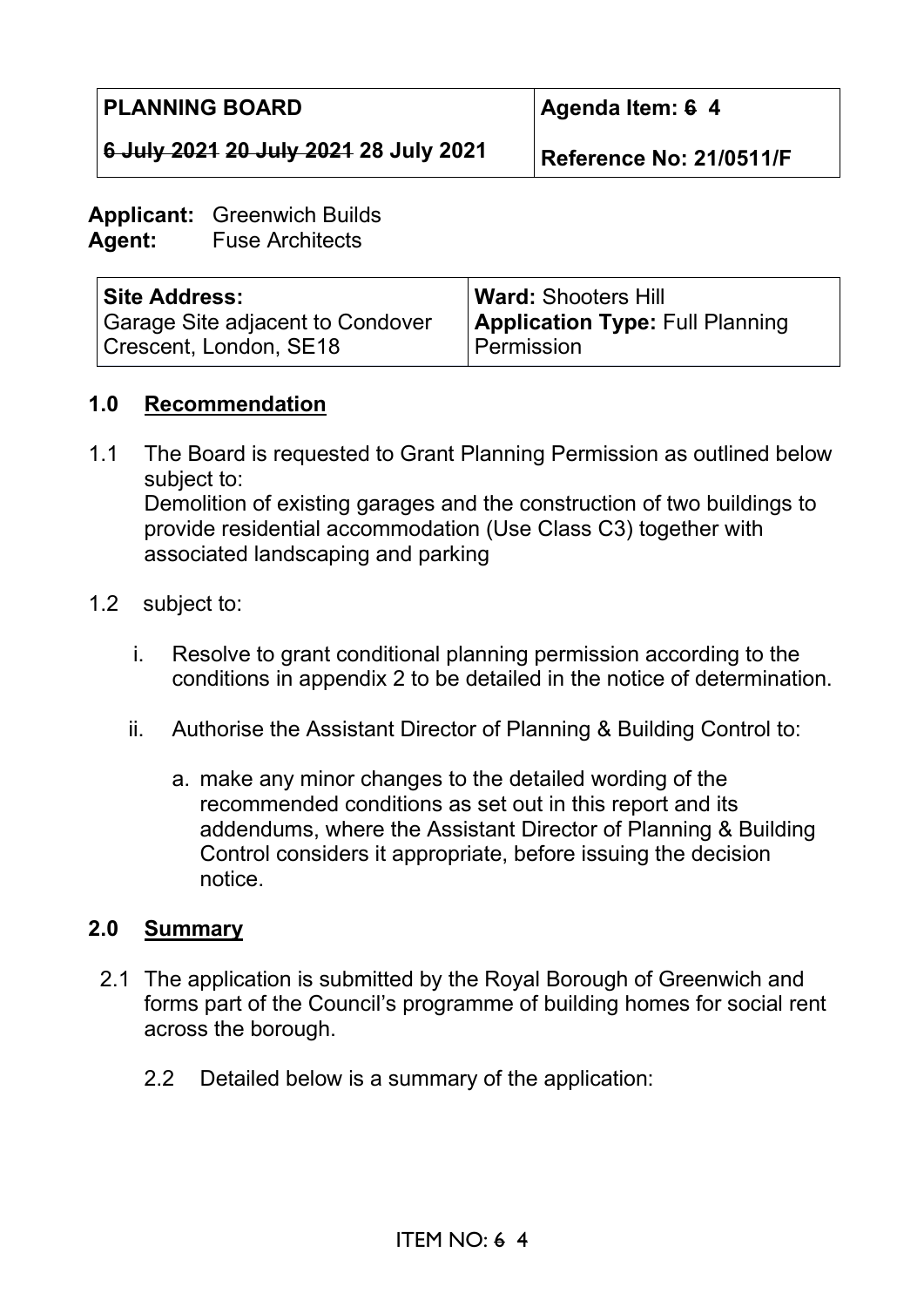| <b>The Site</b>    |                |
|--------------------|----------------|
| Site Area          | $0.089$ ha     |
| Heritage Assets    | <b>None</b>    |
| Flood Risk Zone    | 1              |
| <b>PTAL Rating</b> | 1 <sub>b</sub> |
| <b>CPZ</b>         | <b>None</b>    |

| Housing                              |                                                    |
|--------------------------------------|----------------------------------------------------|
| Dwelling Mix (8 total)               | 6 no. 1bx2p flats<br>$\frac{1}{2}$ no. 2bx4p flats |
| Affordable housing/ Tenure           | Social Rent 100%                                   |
| Complies with housing standards? Yes |                                                    |

| Transport            |     |
|----------------------|-----|
| <b>Car Parking</b>   | 8   |
| <b>Cycle Parking</b> | 10  |
| Complies with policy | Yes |

| <b>Public Consultation</b>                                          |                                                                                                                                                                                                                                                                                                 |
|---------------------------------------------------------------------|-------------------------------------------------------------------------------------------------------------------------------------------------------------------------------------------------------------------------------------------------------------------------------------------------|
| Number in support                                                   | 2                                                                                                                                                                                                                                                                                               |
| <b>Number of Objections</b>                                         | 22                                                                                                                                                                                                                                                                                              |
| Main issues raised<br>(addressed within section<br>6 of the report) | Impact on amenity<br>Parking<br>$\bullet$<br><b>Fire Access</b><br>Design<br>$\bullet$<br>Consultation<br><b>Boundary treatment</b><br>Subsidence<br><b>Noise</b><br>Parking<br>$\bullet$<br>Impact on safety of children<br>Impact on adjacent greenspace<br><b>Access during construction</b> |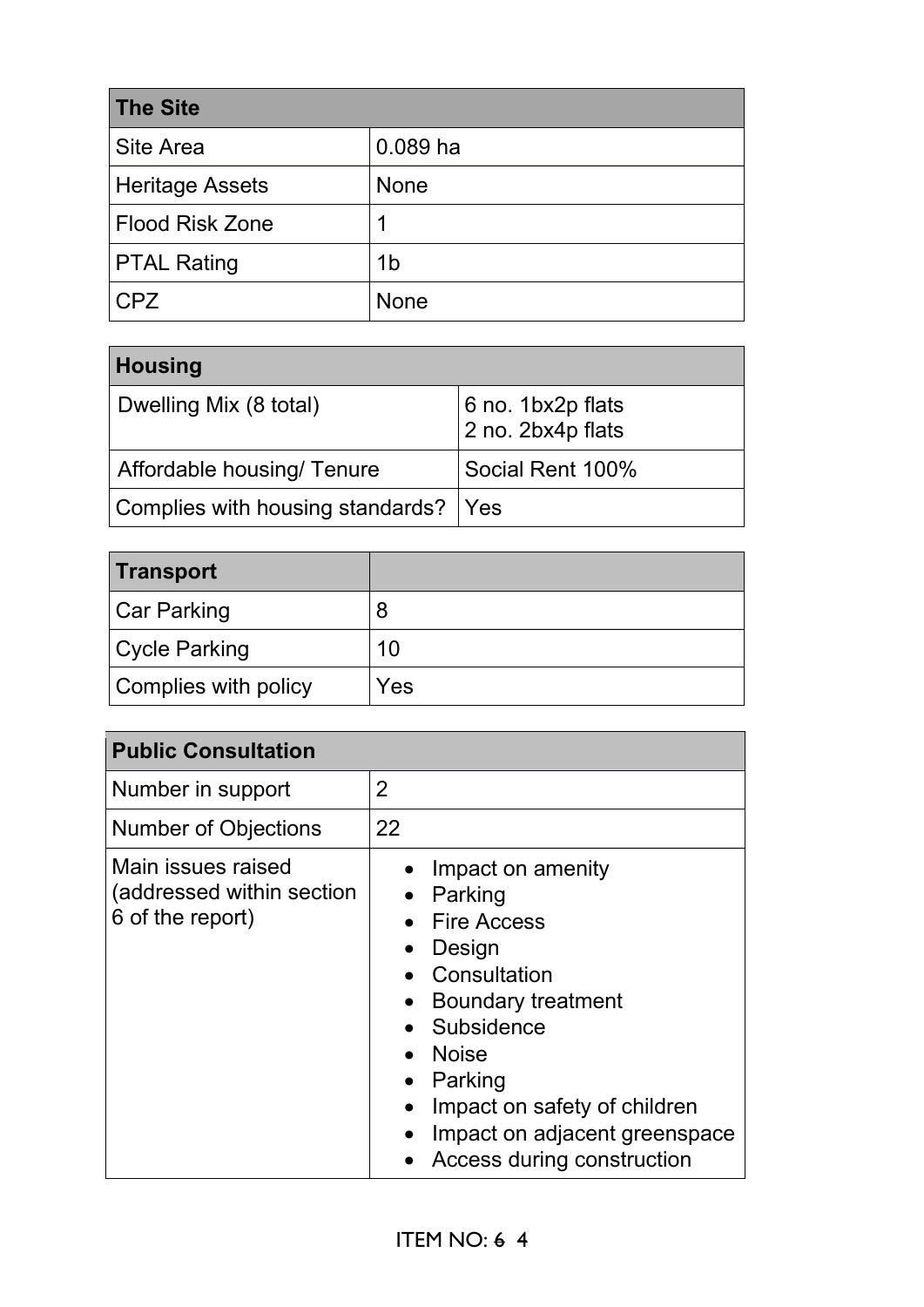- 2.3 As well as the number of objections, due to the applicant being the Royal Borough of Greenwich the application is required to be determined at Planning Board.
- 2.4 This report details all relevant national, regional and local policy implications of the scheme, including supplementary planning guidance.
- 2.5 The application is considered acceptable and is recommended for approval subject to the conditions set out in this report.

### **3.0 Site and Surroundings**

- 3.1 The application site is rectangular in shape sloping from south-east to north-west and accessed from Condover Crescent at the southern end. It consists of predominantly of hardstanding together with a single row of 16 garages which backs onto the north-eastern boundary.
- 3.2 Adjoining the site to the north is a private green space and 3 storey flats and to the south there is a rear path which packs onto the rear gardens belonging to the two storey properties on Moordown.



*Figure 1 Site Location Plan*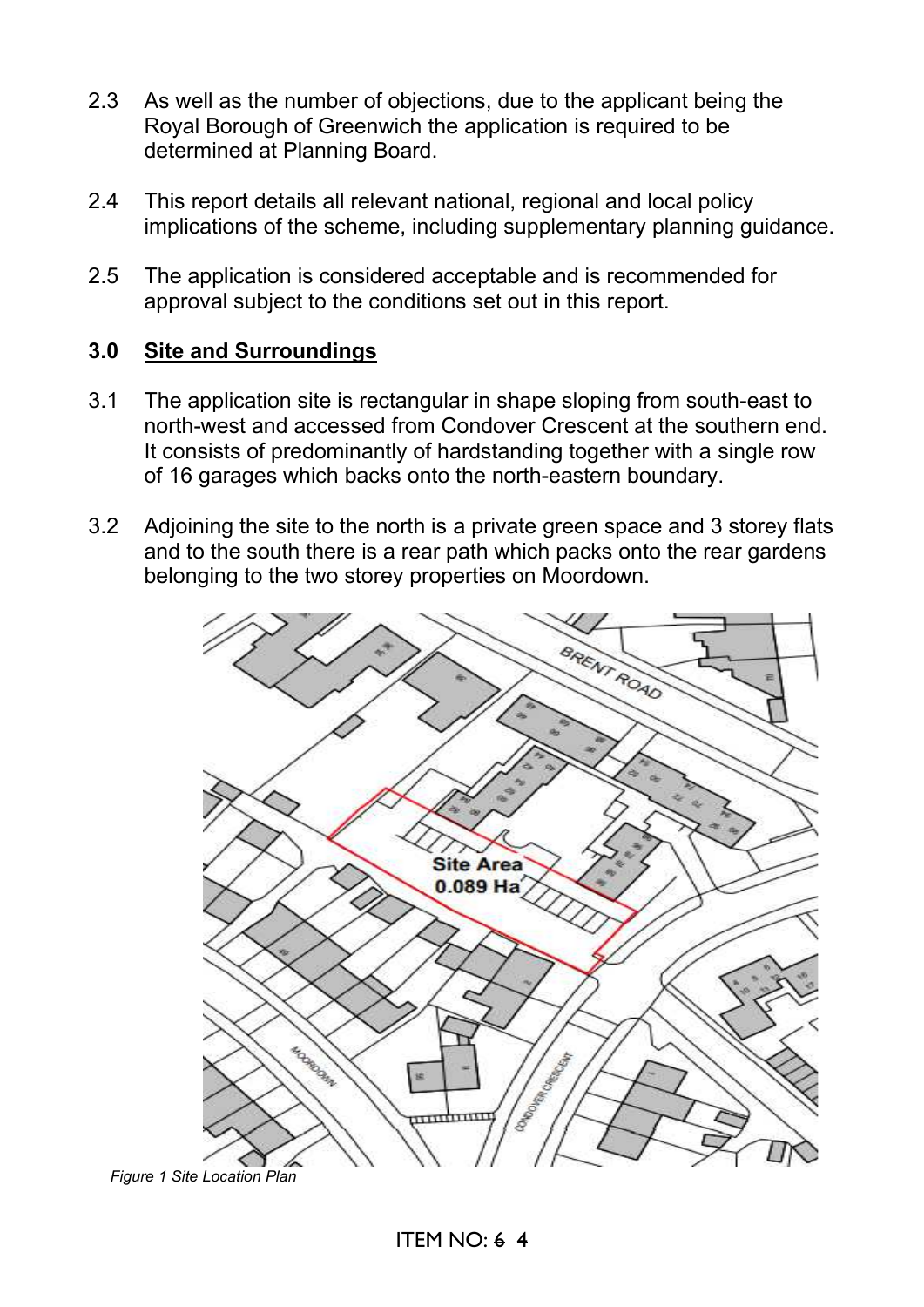- 3.3 The existing built context is primarily residential: a mixture of Victorian, Edwardian, inter-war and post-war houses and flats 2- 4 storeys in height.
- 3.4 The application site has a Public Transport Accessibility Level (PTAL) of 1b and is not in a controlled parking zone (CPZ). The site is also in a flood risk zone of 1 which indicates a low risk of river flooding.

### **4.0 Relevant Planning History**

4.1 No relevant planning history.

# **5.0 Proposal**

- 5.1 The proposed development is for the demolition of the existing garages and the construction of two buildings to provide residential accommodation (Use Class C3) together with associated landscaping, 8 parking spaces and 10 cycle parking spaces.
- 5.2 The proposed buildings would be arranged in two rows and adjoin the existing flats located at 40- 96 Brent Road.

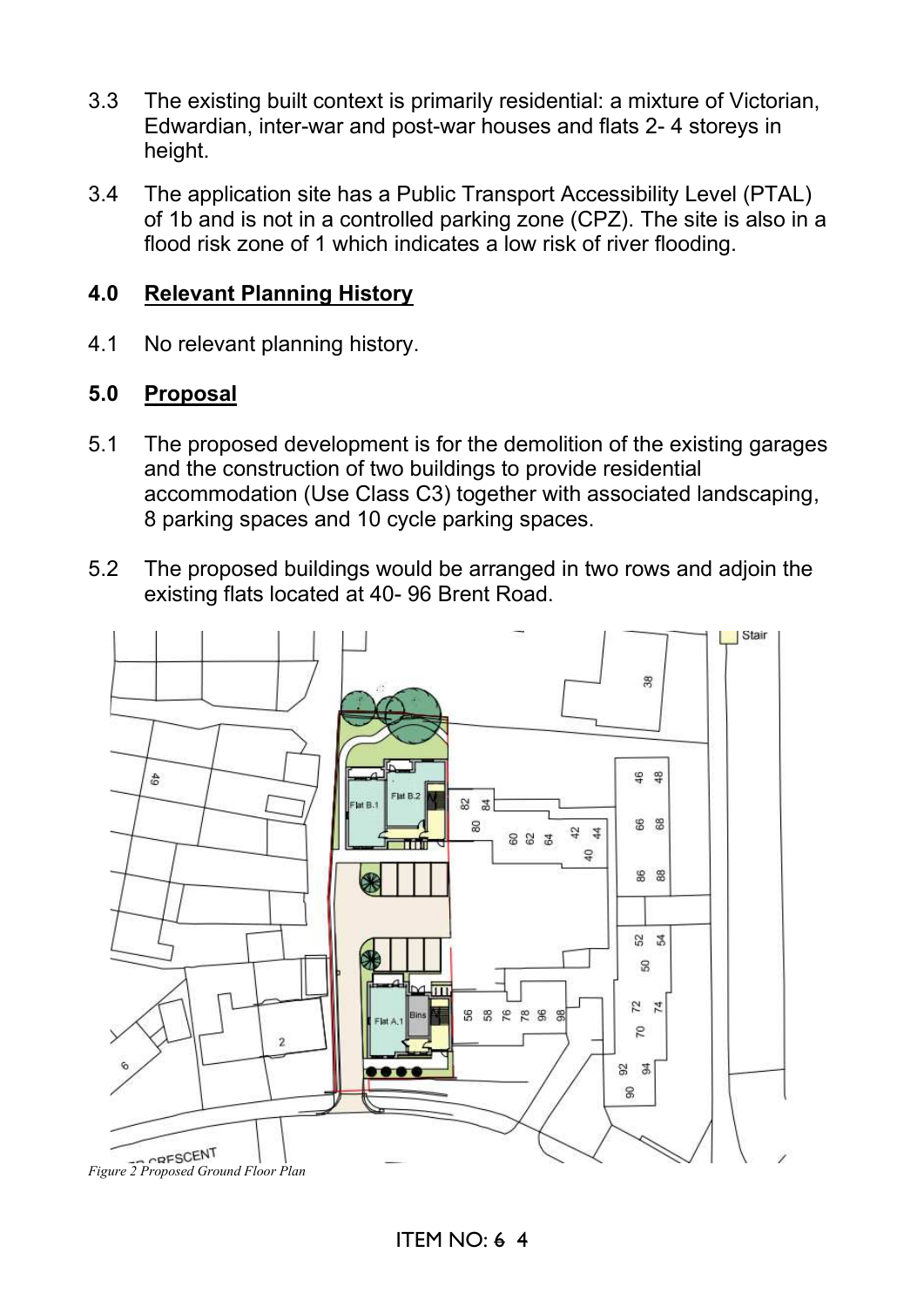5.3 A total of 8 units are proposed consisting of the following mix:

**Accommodation Schedule** 

| 1 Bedroom 2 Flat (50m <sup>2</sup> min.)        | 6 no.   |
|-------------------------------------------------|---------|
| 2 Bedroom 4 Person Flat (71m <sup>2</sup> min.) | $2$ no. |
| Total                                           | 8 no.   |

*Table 1Proposed unit mix* 

- 5.4 The proposed development would be 2- 3 storeys high with flat roofslopes, consistent with the adjoining properties to the north. The proposed materials would consist of a mix of light and dark brown brick which would complement the dark brown brick of the adjoining flats at Condover Crescent, with light brown metal window frames, balustrades and PV panels.
- 5.5 A planted trellis is also proposed on the southern elevation, together with the replacement of the existing timber fence and making good of the brick retaining wall on the southern boundary with the properties on Moordown.



*Figure 3 Proposed CGI Front Elevation* 

5.6 All units would be built to Building Regulations M4(1) and M4(2), provided at affordable social rents and managed by the Council.

# **6.0 Consultation**

6.1 The current application has been subject to two rounds of public consultation. A meeting was also held with local residents on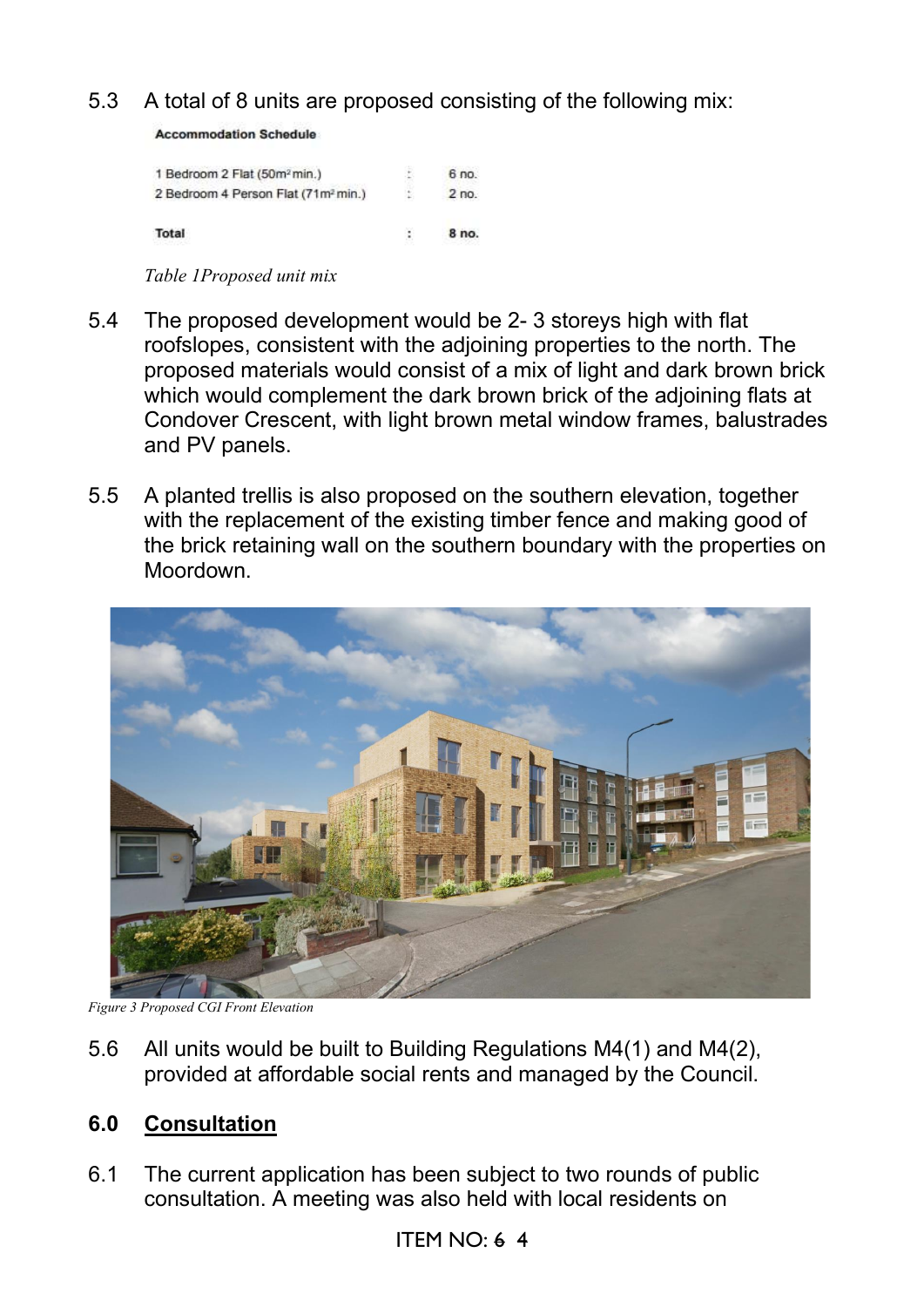14/04/2021 in response to a request from local residents to meet with officers and the applicant.

- 6.2 At the meeting residents raised concerns regarding overlooking, overbearing, subsidence and the suitability of the existing boundary treatment on the southern boundary of the site. In response to these comments the applicant has revised the proposed development and the following amendments have been made:
	- All windows on the flank elevation to be obscure glazed to obscure views to the south
	- Balconies on the second floor to incorporate screening to obscure views to the south
	- Planted trellis on the flank elevation to reduce overbearing impact. A green wall was requested however the applicant has stated this option was not practical due to cost implications
	- Replacement of existing southern timber boundary fence with a 1.8m and 200mm trellis
	- Making good of existing retaining wall
- 6.3 It should be noted that the installation of a green wall and excavation of the site to reduce the height of the proposed development was requested. The applicant has explored these options and has stated that due to cost implications this would not be feasible.
- 6.4 The first round of public consultation comprised a site notice and 70 letters which were sent to individual occupiers in the vicinity of the application site. The second round comprised 70 letters being sent to individual occupiers in the vicinity of the application site. In total 21 objections have been received.
- 6.5 Eleven (11) objections were received in response to the first round of consultation from residents which are summarised below together with officer comments in the below table.
- 6.6 Ten (10) objections were received in response to the second round of consultation from residents which are also summarised below together with officer comments.

# **Neighbour Responses from first round of consultation**

| Summary of resident objections   Officers comments |                                                                                              |
|----------------------------------------------------|----------------------------------------------------------------------------------------------|
| • Overbearing, overlooking and<br>loss of privacy  | $\bullet$ All windows and terraces on<br>the flank elevation would be<br>obscured to prevent |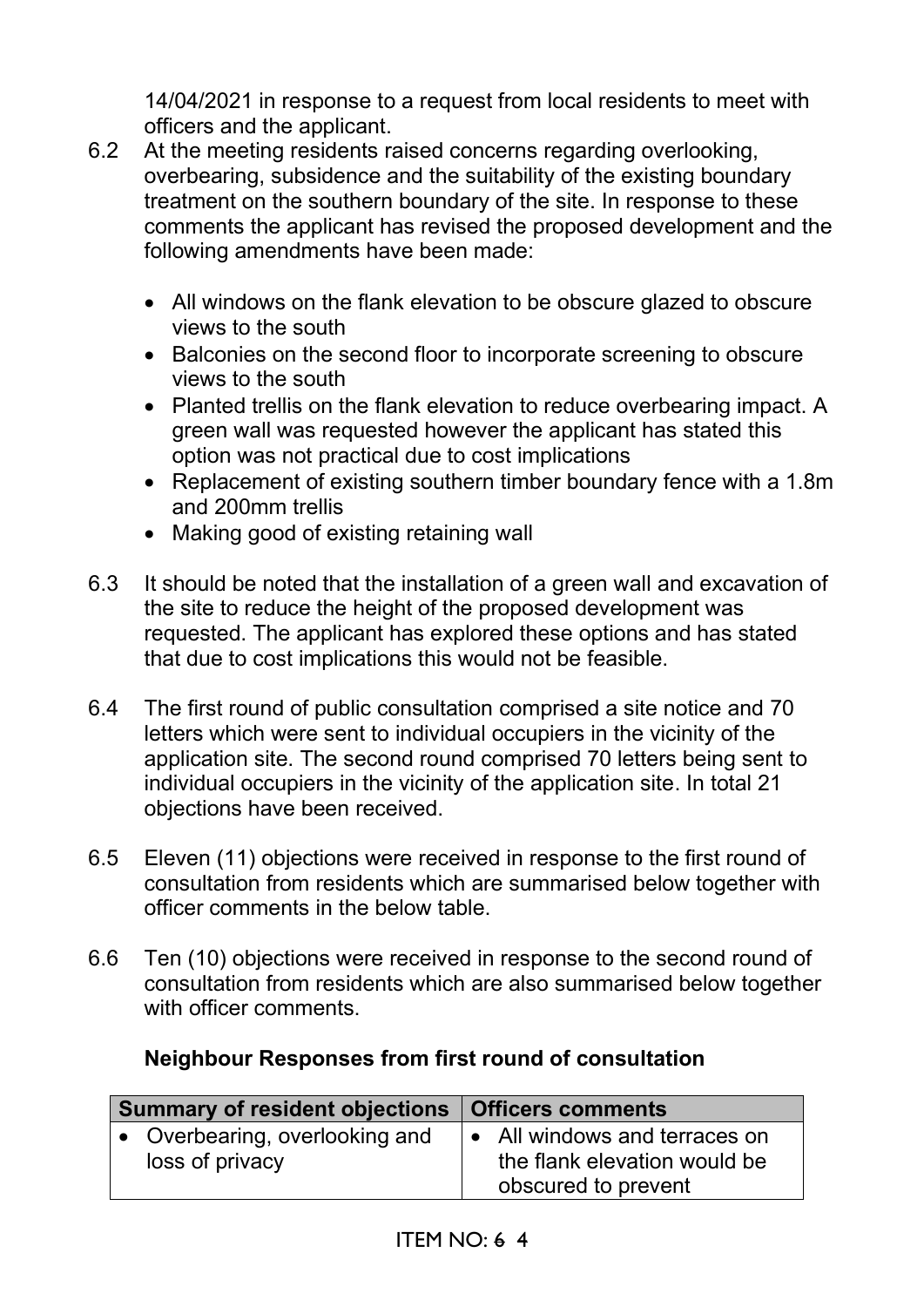|                                                        | overlooking which was<br>secured as part of the<br>residents meeting held on<br>14/04/2021. A planted trellis<br>has also been included to<br>mitigate overbearing impacts.<br>These measures together with<br>the proposed separation<br>distances and 2-3 storey<br>height would mitigate<br>significant overbearing<br>impacts and loss of privacy. |
|--------------------------------------------------------|--------------------------------------------------------------------------------------------------------------------------------------------------------------------------------------------------------------------------------------------------------------------------------------------------------------------------------------------------------|
| Daylight and sunlight impact to<br>existing properties | Daylight and sunlight impacts<br>$\bullet$<br>are assessed in section 13 of<br>this report and all impacts<br>would fall within BRE<br>guidelines.                                                                                                                                                                                                     |
| Impact on views                                        | The proposed development is<br>$\bullet$<br>not of a height which would<br>impact surrounding views and<br>is in keeping with the area                                                                                                                                                                                                                 |
| Height should be 2 storeys                             | The 2/3 storey height is in<br>$\bullet$<br>keeping with surrounding<br>buildings and would therefore<br>complement the area                                                                                                                                                                                                                           |
| Design not in keeping with the<br>area                 | The stepped height, materials<br>$\bullet$<br>and massing would<br>complement the surrounding<br>buildings in the area taking<br>reference from the flats on<br>Brent Road and houses on<br>Moordown                                                                                                                                                   |
| Noise from traffic, households<br>and building         | The proposed development<br>$\bullet$<br>being residential in nature<br>would not generate significant<br>or unexpected noise impacts<br>and would be in keeping with<br>the surrounding residential<br>area                                                                                                                                           |
| Access issues during<br>construction                   | A full construction<br>$\bullet$<br>management plan is to be<br>secured by condition which<br>would ensure that suitable                                                                                                                                                                                                                               |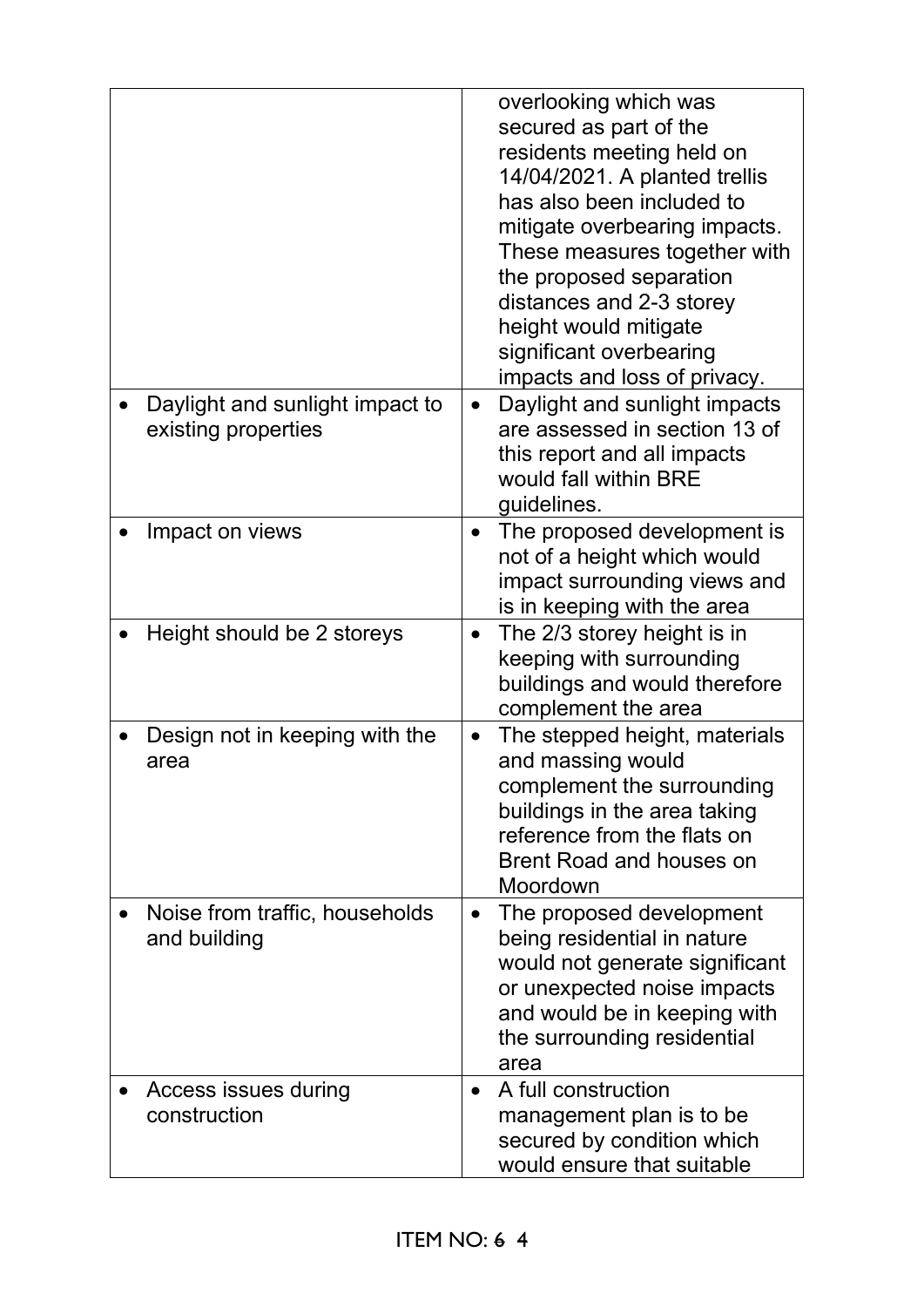|                                                                                                                                                                                                                   | access is proposed. (see<br>appendix 2 for full wording).                                                                                                                                                                                            |
|-------------------------------------------------------------------------------------------------------------------------------------------------------------------------------------------------------------------|------------------------------------------------------------------------------------------------------------------------------------------------------------------------------------------------------------------------------------------------------|
| <b>Fire Access</b>                                                                                                                                                                                                | There is sufficient space for<br>$\bullet$<br>service vehicles to enter the<br>centre of the site. The London<br>Fire Brigade has been<br>consulted and have raised no<br>objections.                                                                |
| Loss of parking and parking<br>impacts                                                                                                                                                                            | There is sufficient parking<br>$\bullet$<br>space proposed in the area to<br>accommodate parking<br>demand for a scheme of this<br>size and also any<br>displacement. Parking is<br>discussed in further detail in<br>section 14 of this report.     |
| Boundary fences should be<br>repaired, and boundary<br>treatments detailed                                                                                                                                        | As shown in drawing no. PL02<br>$\bullet$<br>Rev C, the proposed<br>development includes the<br>replacement of the existing<br>southern timber boundary<br>fence with a 1.8m and 200mm<br>trellis and the making good of<br>existing retaining wall. |
| Drop in land levels would cause<br>health and safety issues and<br>subsidence may occur                                                                                                                           | A full survey of ground<br>$\bullet$<br>conditions and mitigation<br>measures if necessary, to<br>prevent subsidence would be<br>secured by condition. See<br>appendix 2 for full wording.                                                           |
| Impact on adjacent green<br>space                                                                                                                                                                                 | The adjacent green space<br>$\bullet$<br>does not form part of the<br>application proposals                                                                                                                                                          |
| Impact on safety of children                                                                                                                                                                                      | The proposed development<br>$\bullet$<br>being residential in nature<br>does not pose a risk to the<br>safety of children                                                                                                                            |
| The public consultation process<br>nature, dates held and access<br>to plans held online between<br>the 23 December 2020 and 4<br>January 2021, did not provide<br>adequate opportunity for<br>resident feedback. | The council has met all<br>$\bullet$<br>statutory consultation<br>requirements and has held 2<br>rounds of public consultation<br>as well as a meeting with local<br>residents.                                                                      |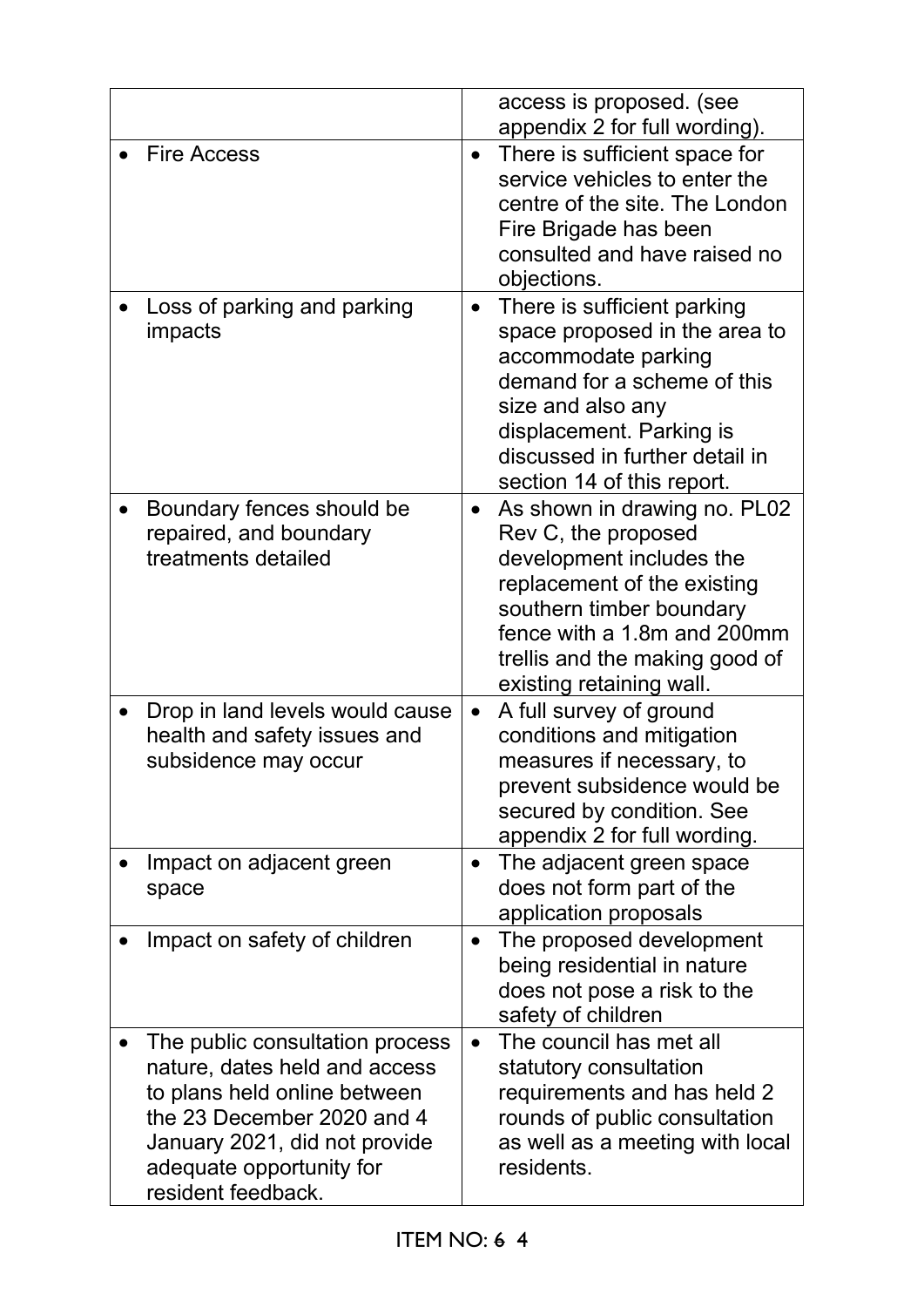| <b>Summary of resident objections</b>                                                                            | <b>Officers comments</b>                                                                                                                                                                                                                                                                                                                                                                                                                     |
|------------------------------------------------------------------------------------------------------------------|----------------------------------------------------------------------------------------------------------------------------------------------------------------------------------------------------------------------------------------------------------------------------------------------------------------------------------------------------------------------------------------------------------------------------------------------|
| Proximity to boundary, height<br>and difference in ground levels<br>and impact on overbearing and<br>overlooking | All windows and terraces on<br>the flank elevation would be<br>obscured to prevent<br>overlooking which was<br>secured as part of the<br>residents meeting held on<br>14/04/2021. A planted trellis<br>has also been included to<br>mitigate overbearing impacts.<br>These measures together with<br>the proposed separation<br>distances and 2-3 storey<br>height would mitigate<br>significant overbearing<br>impacts and loss of privacy. |
| Building design and proposed<br>materials are not in keeping<br>with existing buildings                          | The stepped height, materials<br>$\bullet$<br>and massing would<br>complement the surrounding<br>buildings in the area taking<br>reference from the flats on<br><b>Brent Road and houses on</b><br>Moordown                                                                                                                                                                                                                                  |
| Changes to boundary fence<br>should be included in the<br>proposal                                               | As shown in drawing no. PL02<br>$\bullet$<br>Rev C, the proposed<br>development includes the<br>replacement of the existing<br>southern timber boundary<br>fence with a 1.8m and 200mm<br>trellis and the making good of<br>existing retaining wall.                                                                                                                                                                                         |
| Application site may have<br>subsidence issues                                                                   | A full survey of ground<br>$\bullet$<br>conditions and mitigation<br>measures if necessary, to<br>prevent subsidence would be                                                                                                                                                                                                                                                                                                                |

# **Neighbour Responses from second round of consultation**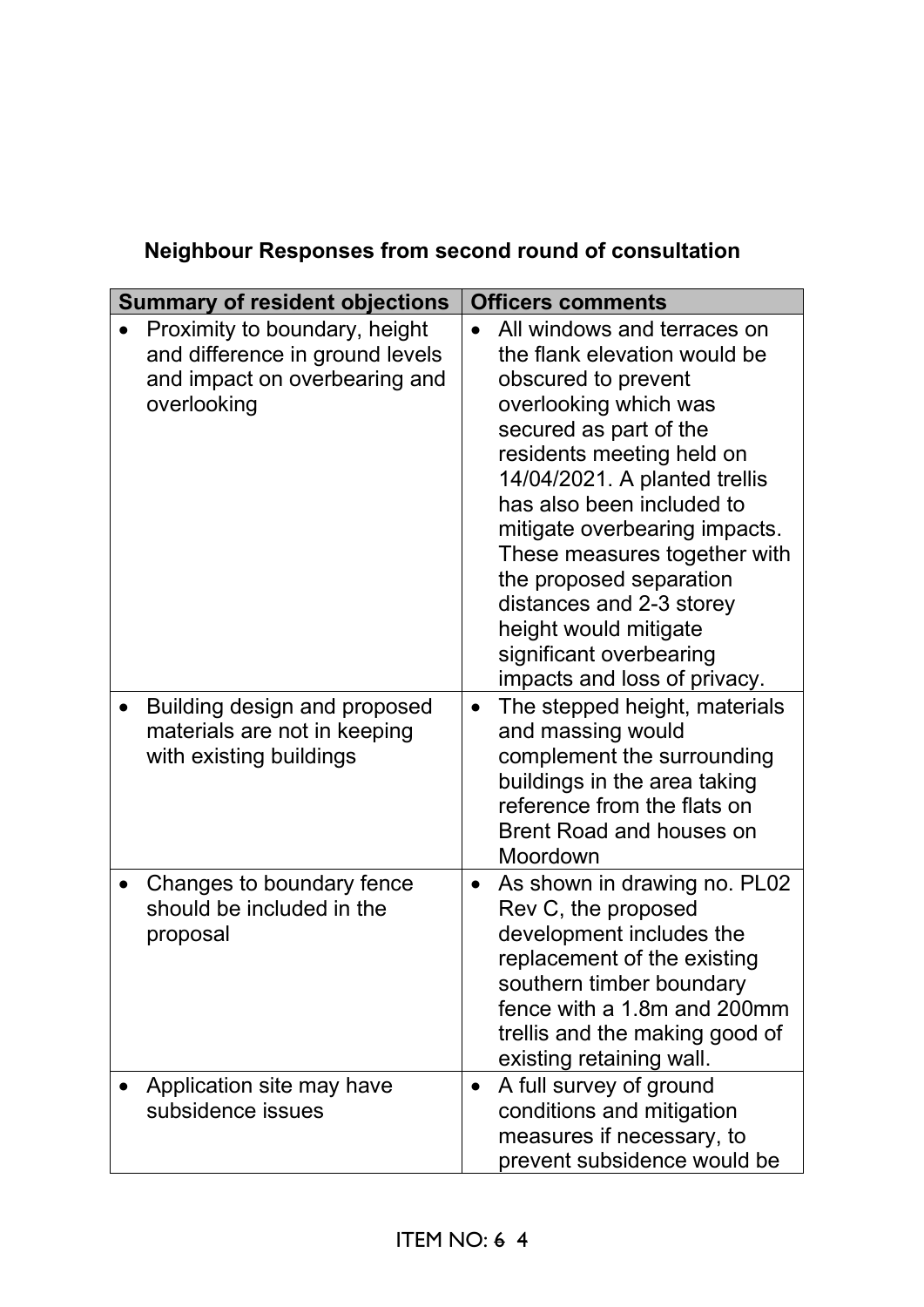|                                                                         | secured by condition. See<br>appendix 2 for full wording.                                                                                                                                                                                        |
|-------------------------------------------------------------------------|--------------------------------------------------------------------------------------------------------------------------------------------------------------------------------------------------------------------------------------------------|
| Fire access issues                                                      | There is sufficient space for<br>$\bullet$<br>service vehicles to enter the<br>centre of the site. The London<br>Fire Brigade has been<br>consulted and have raised no<br>objections.                                                            |
| Loss of parking and impact on<br>the area                               | There is sufficient parking<br>$\bullet$<br>space proposed in the area to<br>accommodate parking<br>demand for a scheme of this<br>size and also any<br>displacement. Parking is<br>discussed in further detail in<br>section 14 of this report. |
| Increase in noise cause by<br>parking                                   | The proposed development<br>$\bullet$<br>being residential in nature<br>would not generate significant<br>or unexpected noise impacts<br>and would be in keeping with<br>the surrounding residential<br>area                                     |
| Builders may use adjacent land<br>to access site during<br>construction | A full construction<br>$\bullet$<br>management plan is to be<br>secured by condition which<br>would ensure that suitable<br>access is proposed. (see<br>appendix 2 for full wording).                                                            |

# **Statutory Consultees**

6.7 A summary of the consultation responses received along with the officer comments are set out in the table below:

| <b>Consultee</b>              | <b>Summary of Comments</b>                                                                                                                                   | <b>Officer's comments</b>                                                                        |
|-------------------------------|--------------------------------------------------------------------------------------------------------------------------------------------------------------|--------------------------------------------------------------------------------------------------|
| <b>Thames</b><br><b>Water</b> | No comment                                                                                                                                                   | <b>Noted</b>                                                                                     |
| <b>Brigade</b>                | <b>London Fire   No objections. The</b><br>proposed development<br>should comply with Part 5 of<br>the current Building<br>regulations approved<br>document. | Noted. This is to be<br>included as an<br>Informative. See<br>appendix 2 for further<br>details. |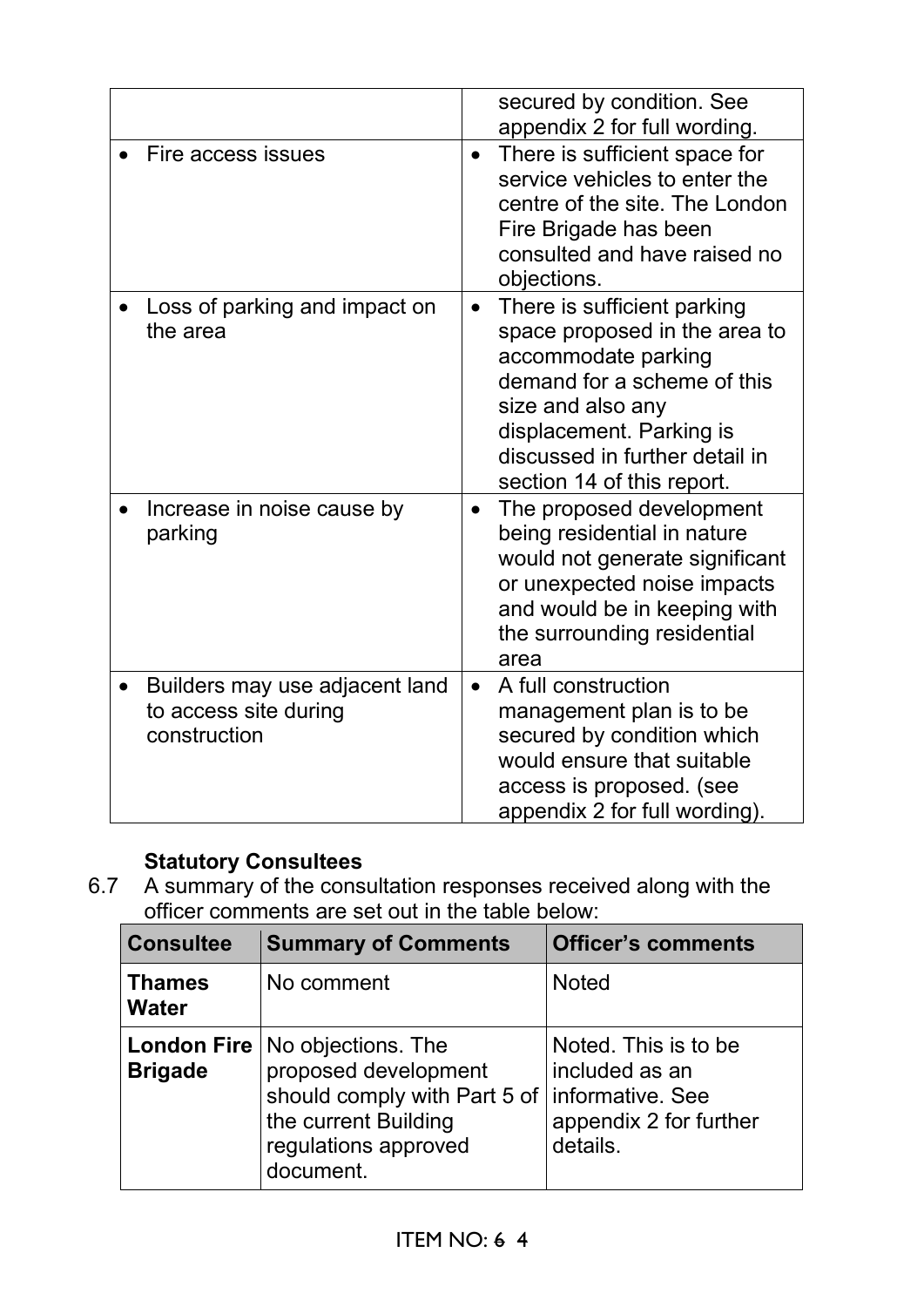# **Council Departments**

6.8 A summary of the consultation responses received along with the officer comments are set out in table below:

| <b>Consultee</b>                  | <b>Summary of Comments</b>                                                                                      | <b>Officers comments</b>                                                                   |
|-----------------------------------|-----------------------------------------------------------------------------------------------------------------|--------------------------------------------------------------------------------------------|
| <b>Highways</b>                   | No objections raised.                                                                                           | <b>Noted</b>                                                                               |
| <b>Waste</b>                      | No objections raised.                                                                                           | <b>Noted</b>                                                                               |
| Land<br><b>Contaminatio</b><br>n  | No objections subject to a<br>condition requiring further<br>intrusive investigation<br>works and gas survey.   | Noted. This is to be<br>included as a condition.<br>See appendix 2 for<br>further details. |
| <b>Occupational</b><br>therapists | No objections, the<br>scheme is to meet<br><b>Approved Document M</b><br>(Volume 1: Dwellings)<br>and $M4(2)$ . | Noted. This would be<br>secured by condition.<br>See appendix 2 for<br>further details.    |

# **7.0 Planning Context**

- 7.1 This application needs to be considered in the context of a of national, regional and local planning policies and Supplementary Planning Guidance / Documents.
	- National Planning Policy Framework (2019)
	- Technical Housing Standards Nationally Described Space Standard (Department for Communities and Local Government – March 2015)
	- London Plan (2021) Full details of relevant policies refer to appendix 3.
	- The Royal Greenwich Local Plan: Core Strategy with Detailed Policies ("Core Strategy" – 2014) - Full details of relevant policies refer to appendix 3.
	- Full details of relevant SPD / Documents refer to appendix 3.

# **8.0 Material Planning Considerations**

- 8.1 The following section details the main planning considerations in the determination of this application:
	- Principle of development
	- Housing
	- Design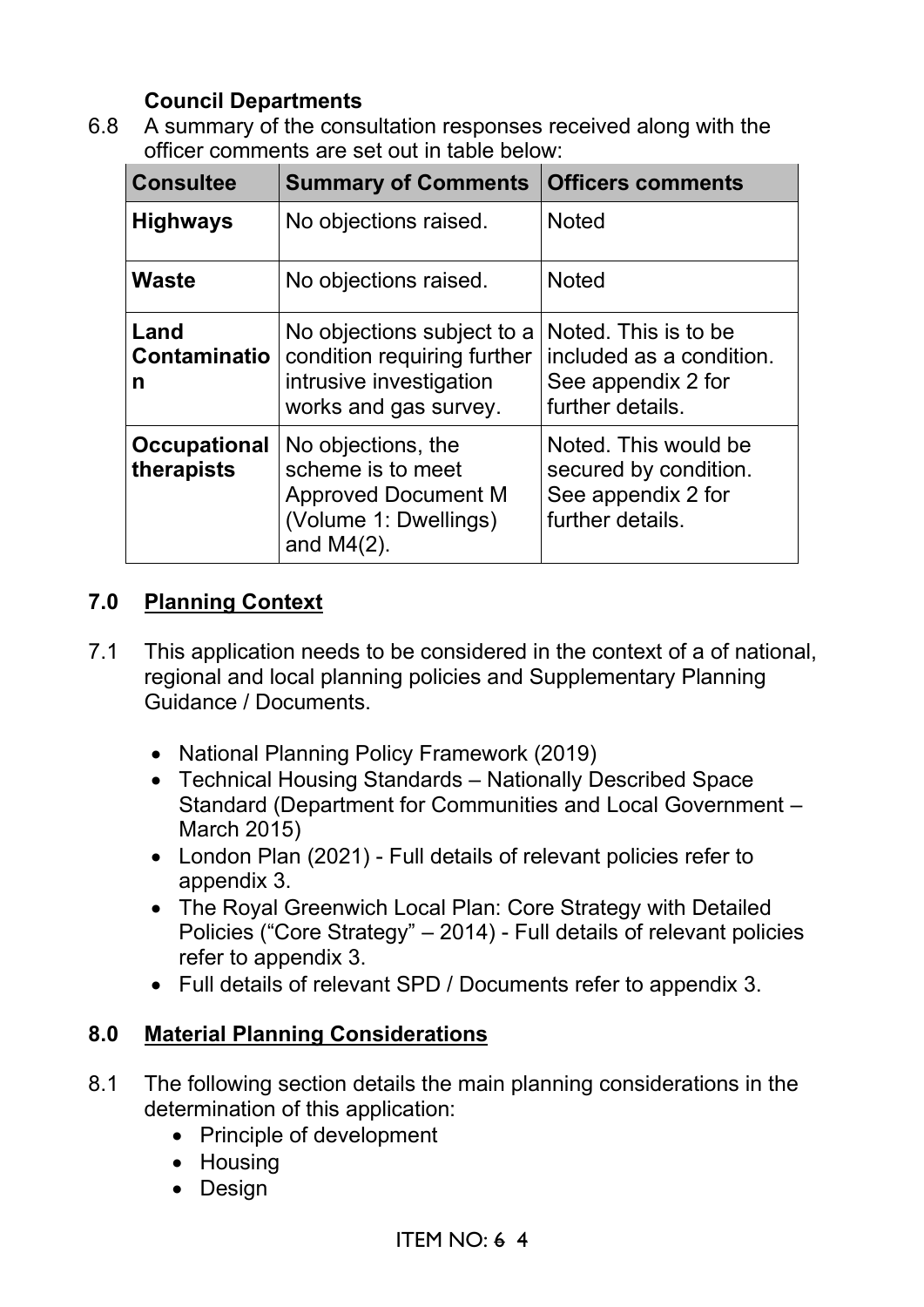- Standard of accommodation
- Impact on neighbouring amenity
- Highways and servicing
- Biodiversity
- Environmental Health
- Sustainability
- Community Infrastructure Levy (CIL)
- RBG CIL
- Implications for Disadvantaged Groups

### **9.0 Principle of development**

9.1 The application is submitted by the Royal Borough of Greenwich and forms part of the Councils large-scale programme of building homes for social rent across the borough. By 2022, 750 homes are planned to be delivered with the Council currently identifying more sites to develop in the future.

### *Loss of garages*

- 9.2 Core Strategy policy IM(b) and (c) and London Plan (2021) policy T6 seek to implement the minimum levels of car parking necessary. The relevant policies do not identify garages as protected land uses and as such the loss of the garages is supported subject to development not causing negative impact upon the highway network and parking.
- 9.3 Of the 16 garages on site two were previously used for parking however these residents were given alternative garages in 2019. The results of the submitted parking survey showed that there were 4 cars parked outside the garages on the hardstanding resulting in up to 4 vehicles being displaced onto the surrounding roads.
- 9.4 Whilst it is possible that the proposed 8 parking spaces could provide spaces for existing residents if not entirely taken up by the proposed residential units, the submitted parking survey also shows that there are between 14- 17 parking spaces available within 200 metres of the proposed site.
- 9.5 The availability of parking spaces around the site and potentially as proposed are therefore sufficient to accommodate the proposed parking need of the development and any displaced parking.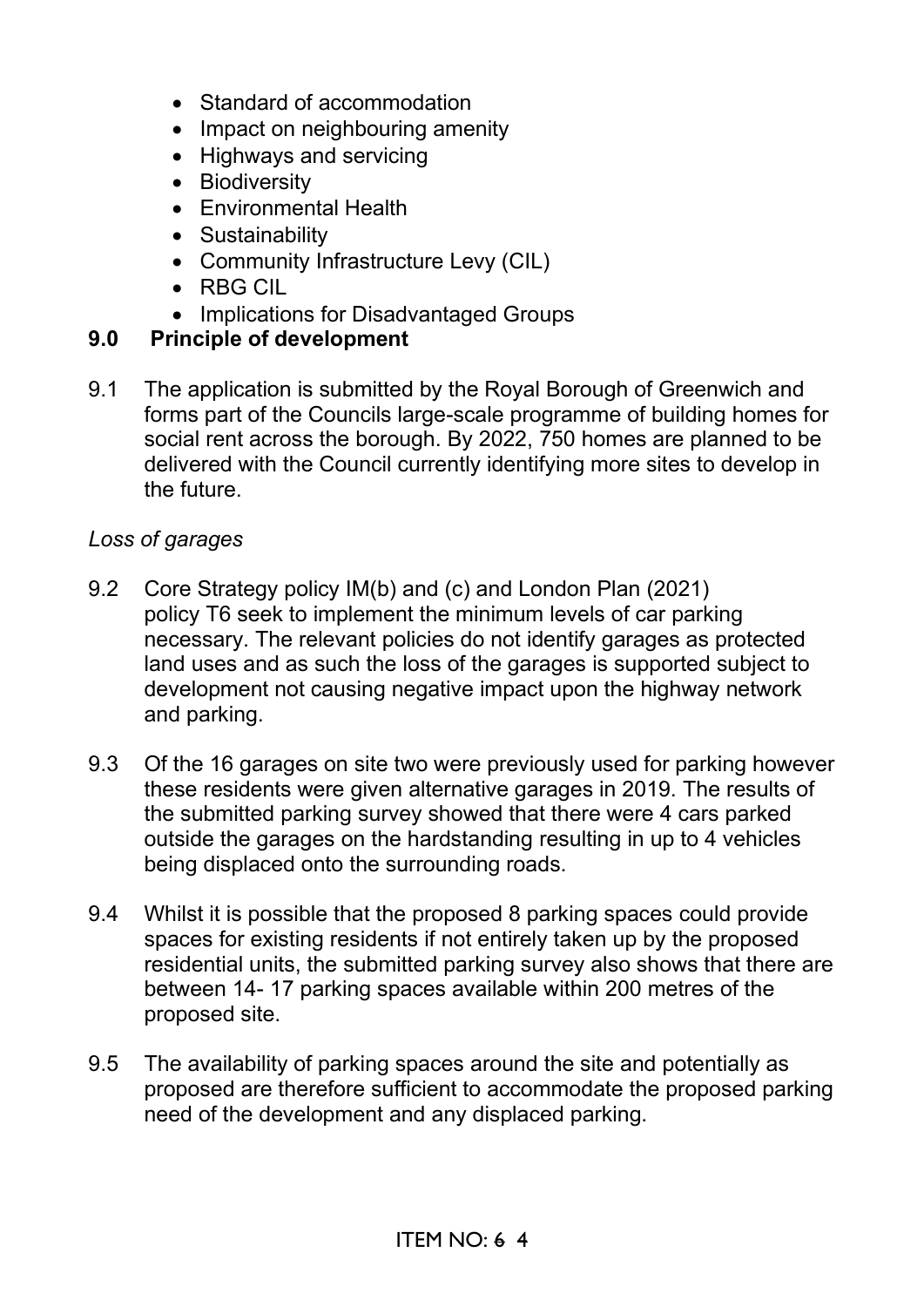9.6 As such the loss of the garages is acceptable and the proposed development would not significantly impact parking levels in the surrounding area.

### *Housing*

- 9.7 The National Planning Policy Framework (NPPF) requires the delivery of a wide choice of high-quality homes and to boost significantly the supply of housing. The Core Strategy (2014) sets a housing delivery target of 2,595 per year with the London Plan setting a target of 2,824 per year.
- 9.8 20,000 households are also on the Council waiting list across 1 bed units, 2 bed units and family housing. It is clear therefore that there is significant demand for housing and in particular social housing across the borough which is not currently being met.
- 9.9 Policy H(c) sets out clear requirements to prevent new infill development from adversely affecting the local environment and character.
- 9.10 The application proposes 8 social rented homes. As the application site is a brownfield site location within a residential area and has no site allocations, the principle of residential development is accepted. The provision of a 100% Council owned housing scheme is also welcomed and would assist in the delivery of much needed social rented housing in the Borough.
- 9.11 It should be noted that as the scheme provides under 10 units this will not be formally secured as affordable housing through condition, however as the applicant is the Greenwich Builds team their intention is clear that this is to be delivered as social rented housing.
- 9.12 In accordance with Policy H(c) and as detailed further in this report the proposed development would not result in a reduction of neighbouring amenity spaces, a loss of privacy/ overlooking, unreasonable increase in noise and disturbance from traffic or significant loss of wildlife habitats. The character of the area would also be maintained.
- 9.13 The principle of development comprising the loss of garages and residential development on an infill site is therefore considered to be acceptable.

# **10.0 Housing**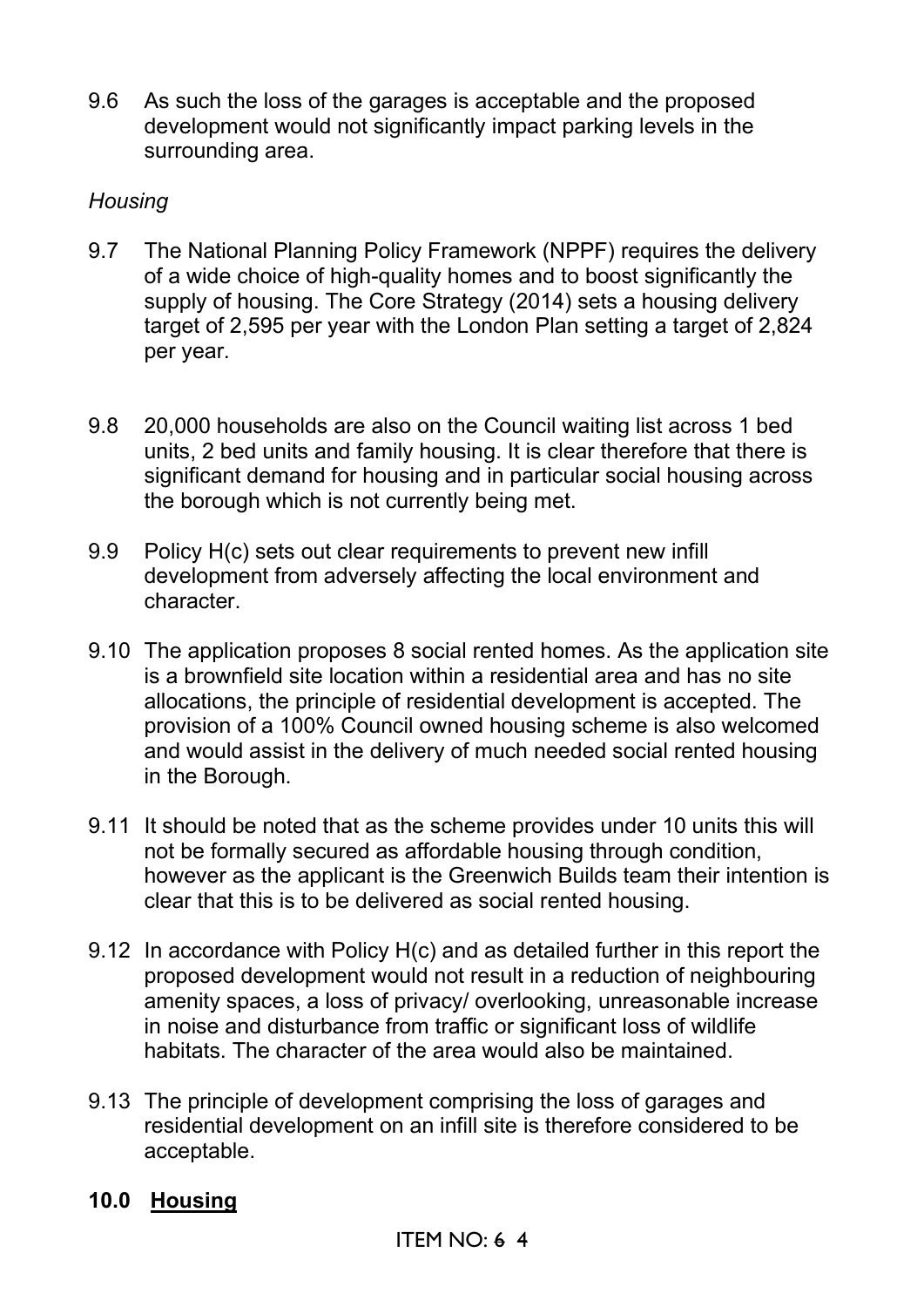- 10.1 Policy H2 of the Core Strategy encourages a full range of housing choice and policy H3 states that affordable housing should be provided for developments of 10 or more.
- 10.2 As the scheme falls below 10 units there is no policy requirement regarding the unit mix or tenure, however the proposed mix would meet an identified housing need in the borough and the provision of social housing is also welcomed.
- 10.3 As such the proposed development is acceptable with regards to housing mix.

### **11.0 Design**

- 11.1 The NPPF, Policies D3, D4 and D5 of the London Plan (2021) and policies H(c) and DH1 of the Core Strategy (2014) requires new dwellings to be of high quality and enhance local context by delivering buildings and spaces that positively respond to local distinctiveness through their layout, orientation, scale, appearance and shape.
- 11.2 The proposed dwellings would have flat roofslopes, consistent with the adjoining flats at Condover Crescent and would be constructed in a mix of light and brown brick with light brown balustrades and metal windows. The blocks would be arranged in two sperate rows and adjoin the existing 3-storey flats located at Brent Road.
- 11.3 The proposed materials and roof form would be similar to the existing dwellings on Condover Crescent however interpreted in a contemporary and complementary design. This is expressed in the use of two different brick tones, incorporation of floor to ceiling height windows and metal balustrades. A glazed core is also proposed which highlights the transition between the existing flats and adjoining new development.
- 11.4 The massing and height would be similar to the adjoining flats on Condover Crescent whilst also incorporating a step down in height from 3 to 2 storeys on the southern flank which acknowledges the drop in land levels and transition to 2 storey semi- detached dwellings.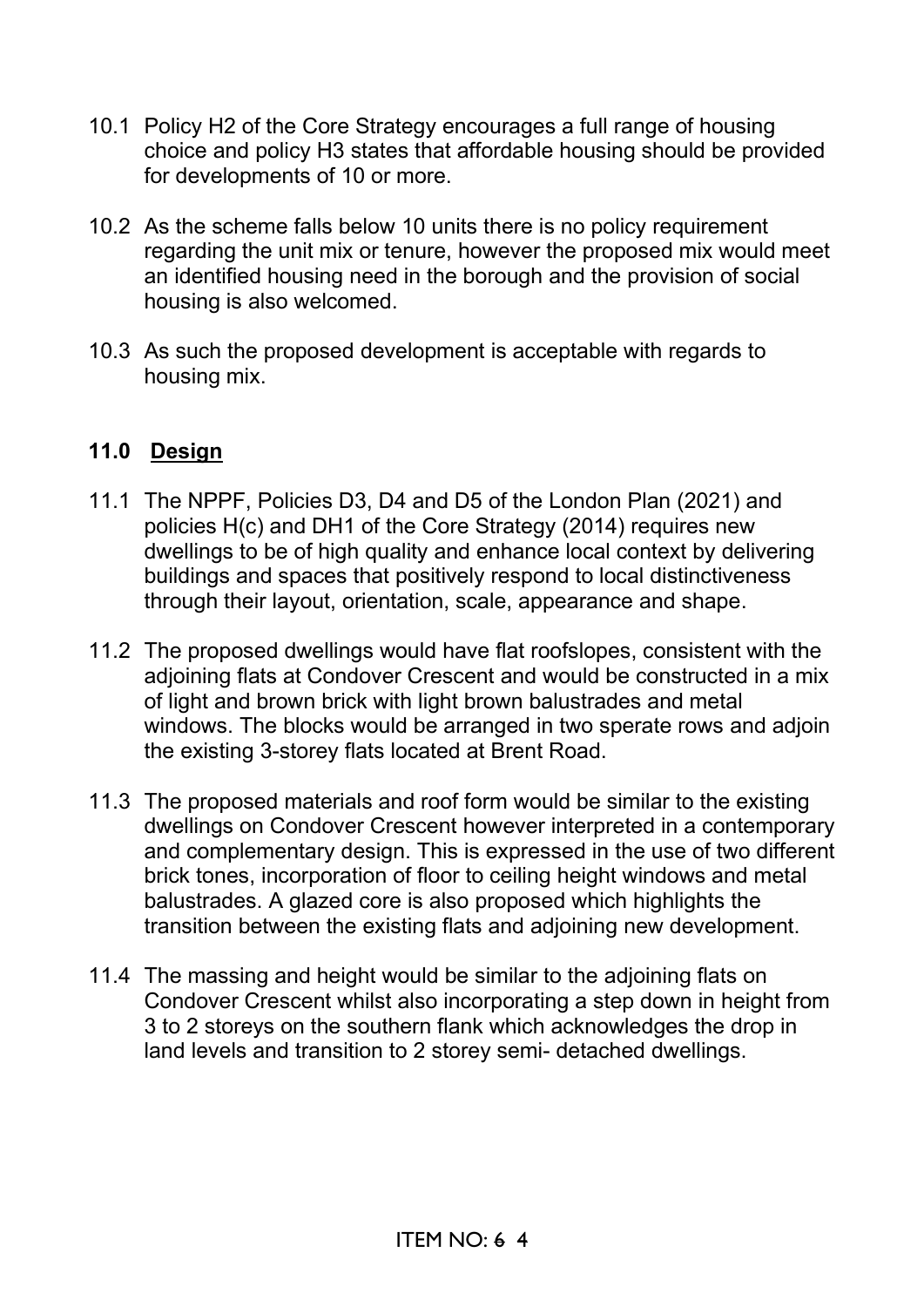

*Figure 4 Proposed Front Elevation fronting Condover Crescent*

#### **PROPOSED MATERIALS**

- $1.$ Light colour brick
- $2.$ Light colour soldier course brick
- $\overline{3}$ . Light brown colour window / door frames
- 4. Contrasting colour brick
- 5. Contrasting colour soldier course brick
- 6. Light brown metal canopy / railings
- Precast stone capping 7.
- 8. Windows on the permanent restricter with obscure glazing
- 9. Light brown metal pergola style canopy
- $10.$ Privacy screen with obscure glazing



*Figure 5 Proposed Flank Elevation addressing Moordown*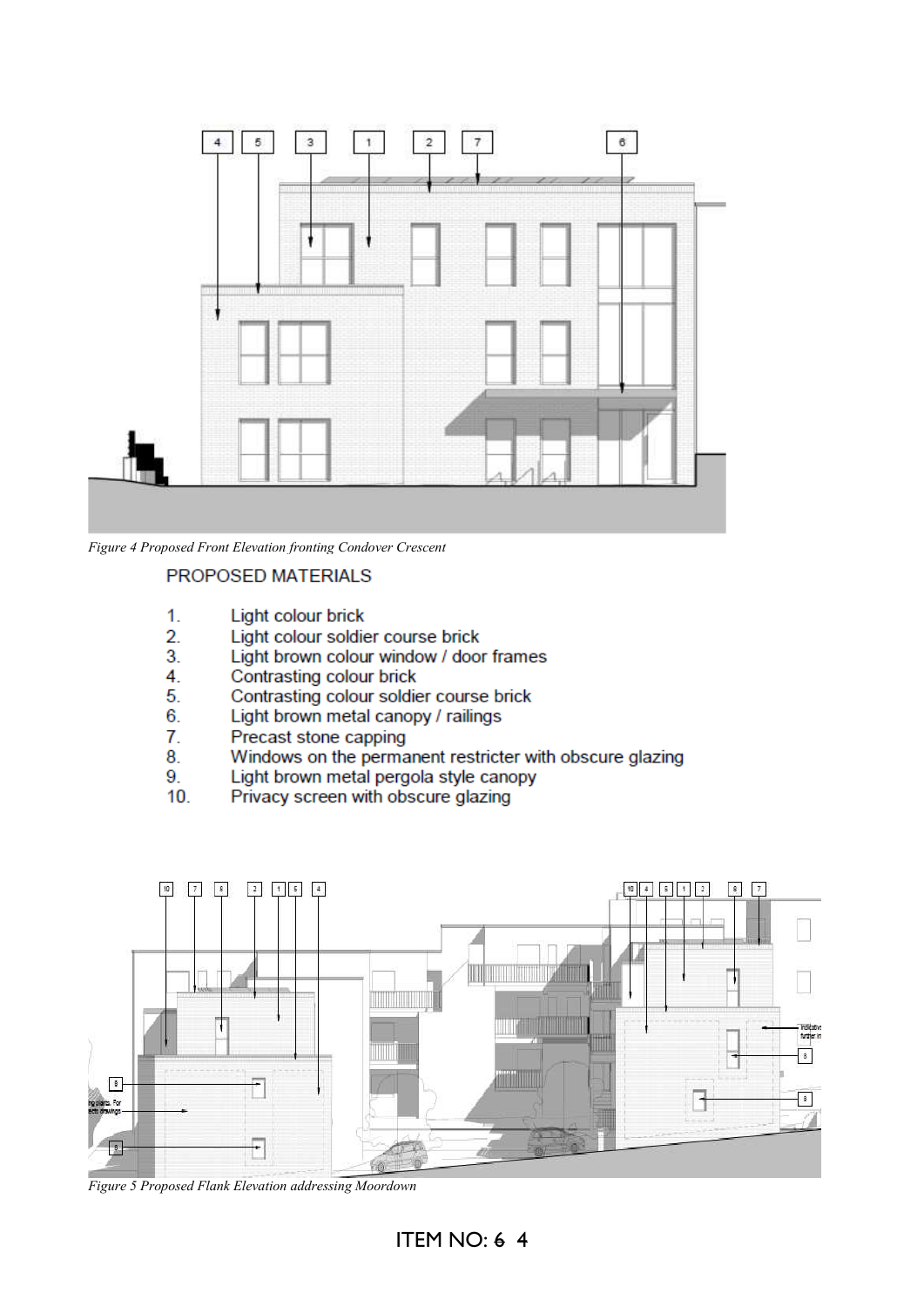- 11.5 This design would also have the impact of filling in the gap currently presented by the garage site and continuing the residential frontage which is welcomed. The step down in massing and use of brown brick also creates a complimentary form and appearance within the streetscene.
- 11.6 The layout is arranged with access for block A directly from Condover Crescent with a side path providing further access to a central parking area for 8 vehicles and residential access to block B. No objections are raised to this and this layout would maintain the current form proposed by the flats located at Condover Crescent.
- 11.7 The overall design which replicates the surrounding height, massing and layout, incorporates complimentary materials and roof form is therefore acceptable and the proposed development would be a considerable improvement to the existing streetscene. As such the proposal complies with relevant policies of the London Plan and Core Strategy.

# **12.0 Standard of accommodation**

- 12.1 Policy D6 of the London Plan (2021), Core Strategy Policy H5 (2014), The Mayor's Housing SPG (2016) and the Nationally Described Space Standard's (2015) requires housing developments to be of the highest quality internally and externally and either meet or exceed minimum space standards.
- 12.2 The proposed units would provide 50sqm and 71sqm of internal floor space. This would meet London Plan standards which stipulates a minimum of 50sqm and 70sqm for 1b2p and 2b4p units respectively.
- 12.3 All units would also be provided with a minimum of 5sqm of private amenity space in the form of a balcony which would meet London Plan Standards, would be double aspect and sensitively sited to afford future residents good levels of outlook and privacy to all habitable rooms.
- 12.4 A condition would be attached to the application in order to ensure that all units would comply with building regulations part M4(1) and M4(2) accessible and adaptable wheelchair standards.
- 12.5 The proposed development would meet internal and external standards which is welcomed and subject to a condition regarding accessibility, is acceptable with regards to the standard of accommodation.

# **13.0 Impact on neighbouring amenity**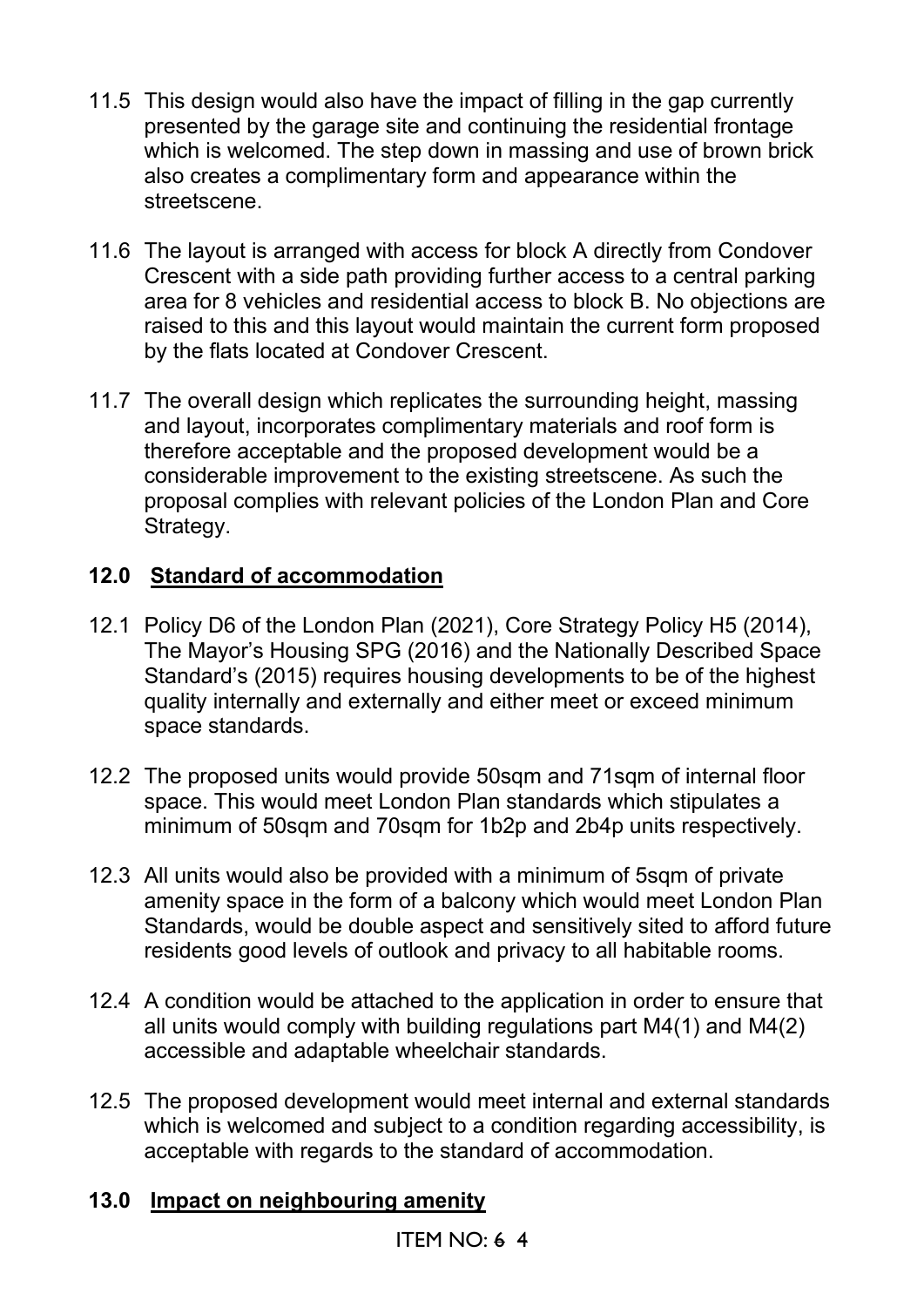- 13.1 Core Strategy (2014) Policies H5, DH(b) and Policies D3, D6, D14 and D14 of the London Plan (2021) states that it must be demonstrated that the proposed development does not cause an unacceptable loss of amenity to adjacent occupiers by reducing the amount of daylight, sunlight or privacy they enjoy or result in an unneighbourly sense of enclosure, loss of privacy or overbearing impact
- 13.2 A number of objections have been received regarding the overbearing impact caused by the proposed development on the neighbouring properties to the south located on Moordown and drop in land levels.
- 13.3 The below figure shows that window to window separation distances would be 18m- 22m with approximately 6m from the rear garden boundaries to the south.
- 13.4 Whilst the proximity to the western garden boundaries and change in levels would cause some minor overbearing impacts, such relationships in urban areas are unavoidable and where proposed these impacts should be kept to a minimum and mitigation measures incorporated.
- 13.5 In this case, the proposed separation distances of 18- 22m, siting and modest 2 storey height to the south are considered sufficient to prevent significant overlooking, overbearing and sense of enclosure impacts.
- 13.6 Further amendments incorporated as part of the residents meeting held on the 14/04/2021 which include a planted trellis, use of obscure glazing and screening on the southern elevation would further mitigate these impacts.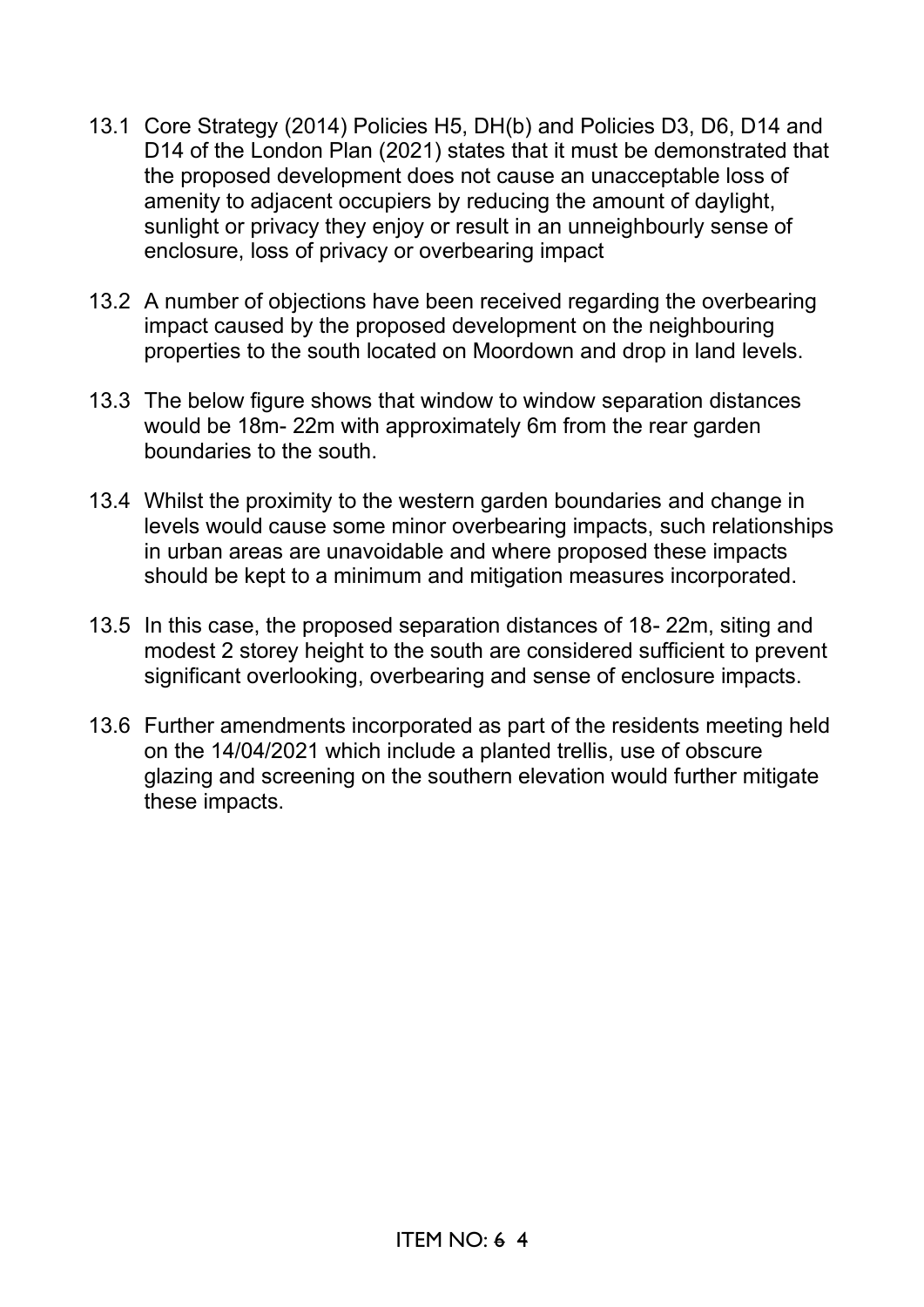

*Figure 6 Proposed Separation Distances* 

- 13.7 There is a separation distance of 6.6m with 2 Condover Crescent however as the neighbouring windows are not habitable rooms this relationship is acceptable.
- 13.8 It is therefore acknowledged that the proposed development would cause some overbearing impacts to the properties on the south however these impacts would be mitigated by a number of measures which have been incorporated into the proposed development as a result of feedback from residents and during the design process.
- 13.9 The proposed development would therefore not cause an undue loss of privacy, sense of enclosure or overbearing impacts and is acceptable in this regard.

# *Daylight and Sunlight*

13.10 The below properties and amenity spaces at Moordown, Condover Crescent and Brent Road were tested with regards to daylight, sunlight and overshadowing to amenity spaces.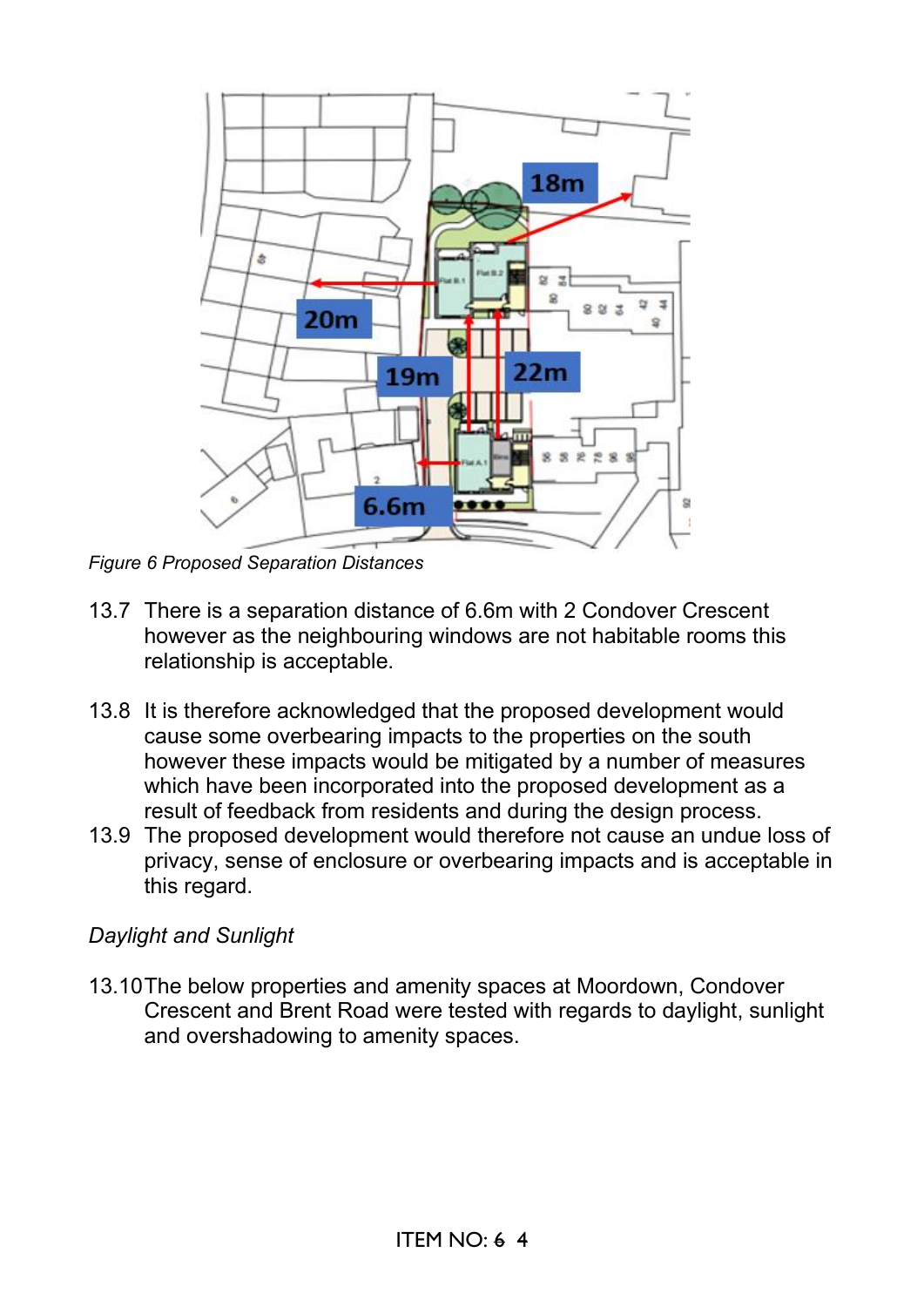

*Figure 7 Properties Tested for DL/SL Impacts* 

- 1. 40 98 Brent Road
- 2. 1 Condover Crescent
- 3. 2 & 4 Condover Crescent
- 4. 6 Condover Crescent
- 5. 47 59 Moordown Street
- 13.11 For calculating daylight to neighbouring properties affected by a proposed development, the primary assessment is the vertical sky component (VSC) method of assessment together with the no sky line (NSL).
- 13.12 The VSC test measures the amount of sky that is visible to a specific point on the outside of a property, which is directly related to the amount of daylight that can be received. It is measured on the outside face of the external walls, usually at the centre point of a window. The test should be applied to the main window of each habitable room.
- 13.13 The NSL test calculates the distribution of daylight within rooms by determining the area of the room at desk/ work surface height (the 'working plane') which can and cannot receive a direct view of the sky and hence 'sky light'.
- 13.14 For the above methods, the guidance suggests that existing daylight and sunlight may be noticeably affected by new development if: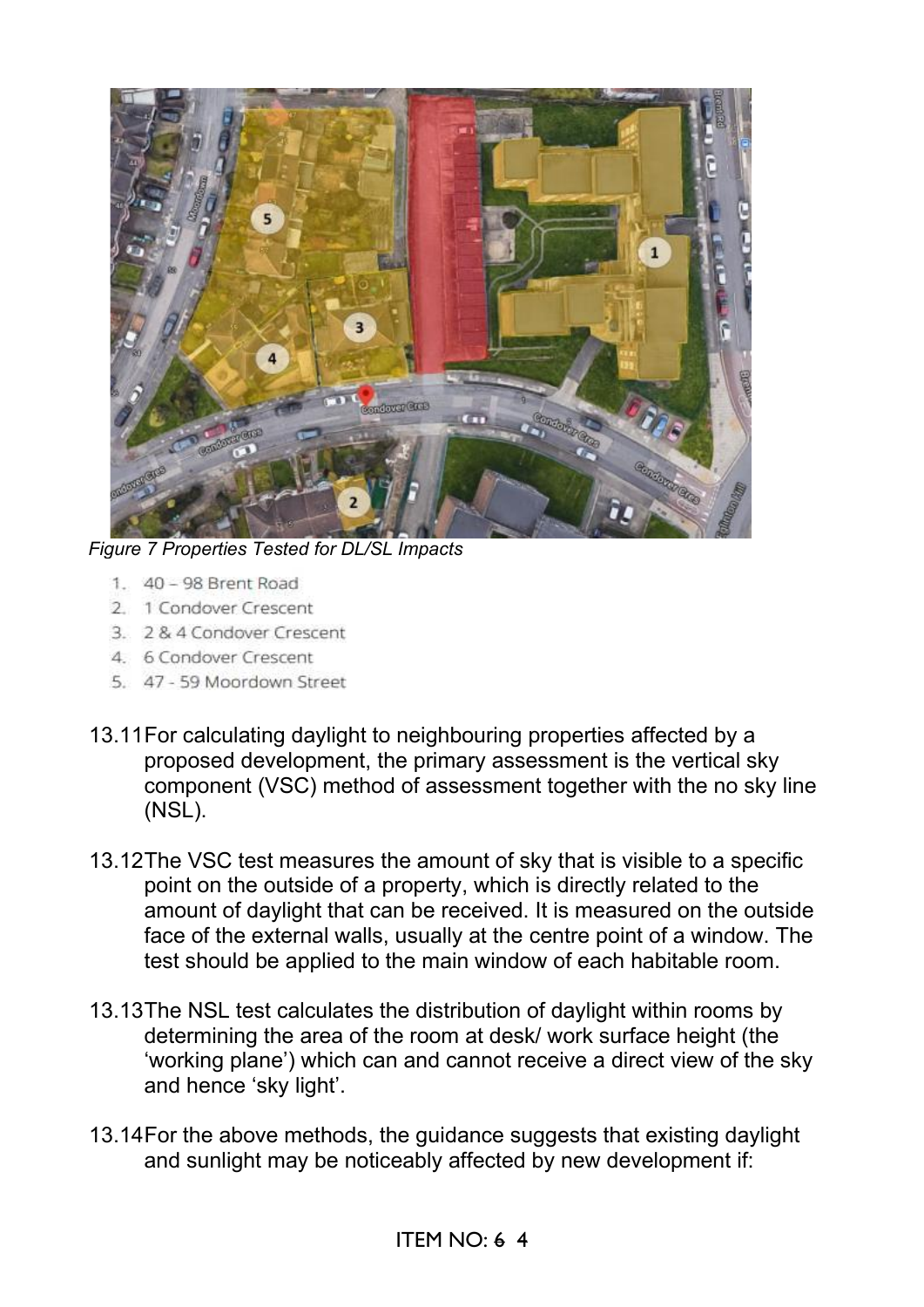- Windows achieve a VSC below 27% and are reduced to less than 0.8 times their former value; and
- Levels of NSL within rooms are reduced to less than 0.8 times their former values.
- Sunlight refers to the amount of direct light received by the sun. In accordance with the BRE Guide, only windows belonging to main habitable rooms i.e. living rooms facing within 90 degrees of due south are assessed.
- The BRE establishes that the sunlight availability of the buildings may be adversely affected if the windows receive less than 25% of Annual Probable Sunlight Hours (APSH) or less than 5% Winter Probable Sunlight Hours (WPSH).
- 13.15 It is important to note that a flexible approach should be taken with regards to the BRE guidelines and the target values contained within are not mandatory. Different target values may be appropriate depending on the character of the site and the extent of the urban character.
- 13.16 The results for the adjacent properties have shown that, all windows have comfortably passed the required BRE criteria in all of their VSC, APSH, and WPSH values. As such the level of impact is seen to be minimal.
- 13.17 Regarding NSL values, all of the assessed rooms are found to comfortably pass the required BRE criteria except for only 2 rooms. The two impacted R29 and R30 are found to be located on the ground floor of the adjacent 40-98 Brent Road with an NSL change level slightly below the BRE criteria with around -9% (73%) and -7% (71%) respectively. Given that all other daylight and sunlight criteria for these units are met this minor transgression is acceptable and the impacts dwellings would still have good access to daylight and sunlight.
- 13.18 For open spaces BRE guidance recommends that at least 50% of the area of each amenity space should receive at least two hours of sunlight on 21 March. If existing garden or amenity area does not meet the above, and the area which can receive two hours of sunlight on 21 March is less than 0.8 times its former value, then the loss of light is likely to be noticeable.
- 13.19 The proposed development would have minimal impact on all adjacent amenity spaces and all spaces tested would receive sunlight across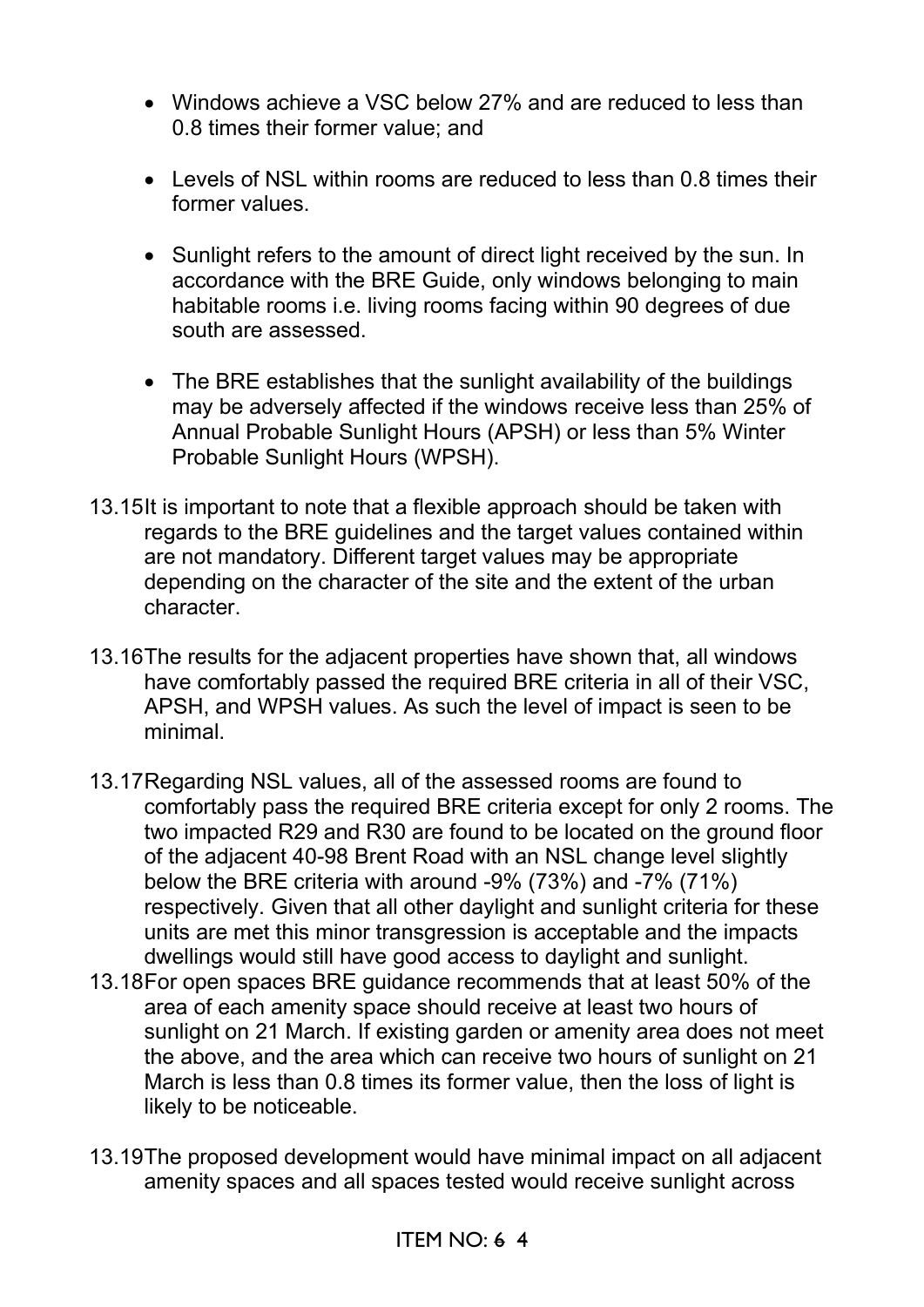50% of the garden areas for more than 2 hours on the 21st March, and as such is in compliance with BRE guidance.

13.20 In summary the separation distances, siting and massing of the proposed development would not cause any undue harm with regards to daylight, sunlight, privacy or sense of enclosure impacts and the overall impact on neighbouring amenity would be acceptable.

### **14.0 Highways and servicing**

- 14.1 London Plan (2021) policies T5 and T6 set out vehicle and cycle parking's standards for residential dwellings. A maximum number of 6 spaces is recommended for the application site which has a PTAL rating of 1b together with 10 cycle parking spaces.
- 14.2 Policy SI7 of the London Plan (2021) states that developments should have adequate, flexible, and easily accessible storage space and collection systems.
- 14.3 Core Strategy policy IM(b) and (c) and policies T3 and T4 of The London Plan (2016) also seeks to prevent negative impacts upon the highways network.
- 14.4 8 off street parking spaces are proposed which exceeds the minimum standards however given that 4 parking spaces would be displaced and the low PTAL rating this is acceptable.
- 14.5 The site is currently occupied by 16 garages with 2 being used for vehicle storage and relocated in 2019. The submitted parking survey states there are between 14 and 17 unoccupied parking spaces within 200m of the site.
- 14.6 As the garages are currently not used for parking of vehicles, the number of cars displaced onto surrounding roads would be low and the parking survey shows that there is sufficient parking in the area to accommodate any informal daytime parking.
- 14.7 There is therefore sufficient capacity on the surrounding roads to accommodate the proposed parking needs and the impact of the proposal on parking in the area is acceptable. The proposed development is also not of a size which would cause undue stress on the road network.
- 14.8 Waste and servicing would occur to the front on Condover Crescent as existing or within the proposed car parking area which is acceptable.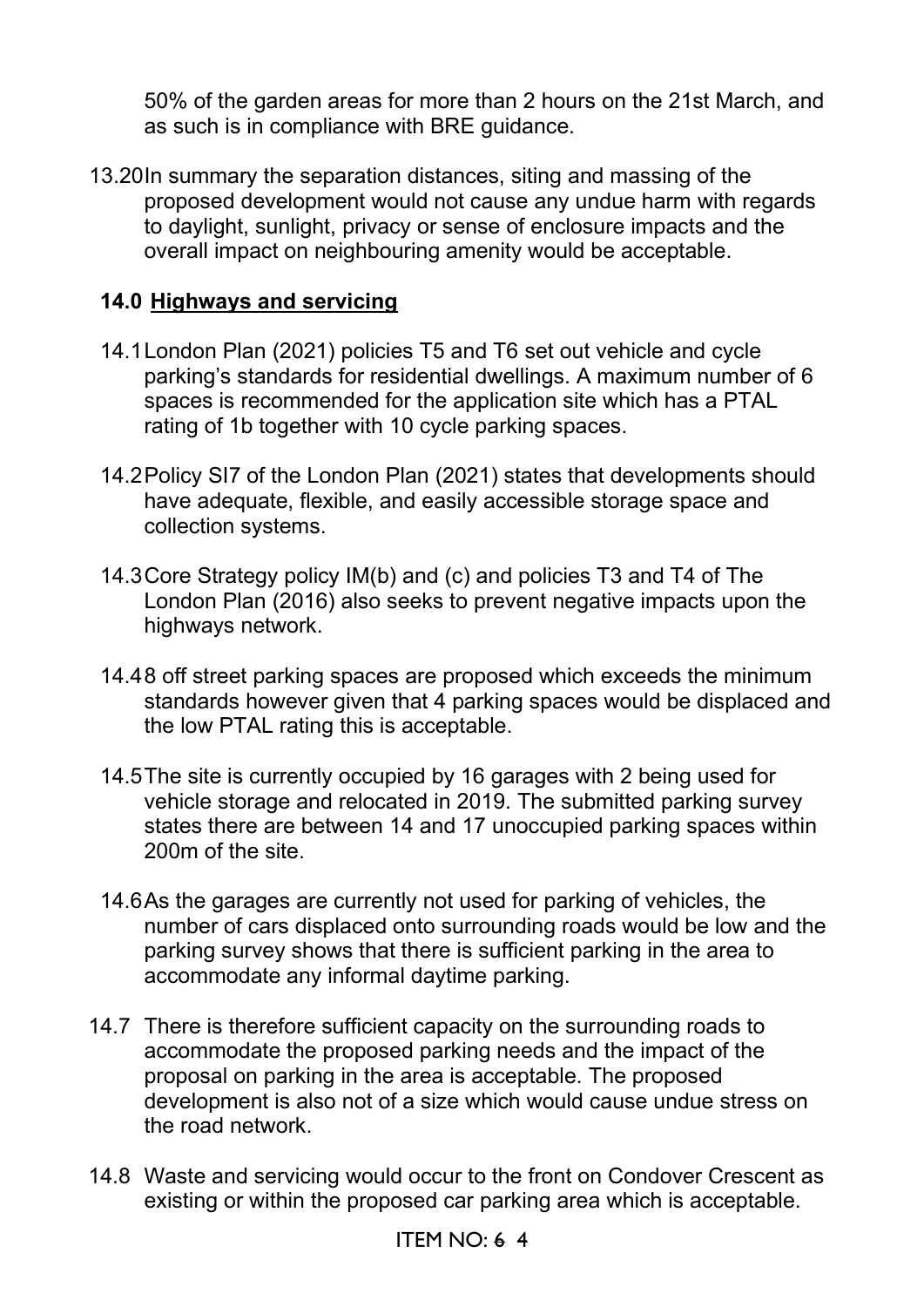Vehicle tracking also shows that fire and refuse vehicles would be able to enter and egress the site in forward gear.

- 14.9 Construction noise impacts would be controlled through a construction method statement and a condition limiting hours of demolition and construction to 08:00 to 18:00 hours Monday to Friday, and 08:00 to 13:00 hours on Saturdays, with no noisy working audible at the site boundary being permitted on Sundays or Bank Holidays. An informative requiring reference to the Councils' Construction Site Noise Code of Practice would also be attached to the application.
- 14.10 The proposed highways, servicing and parking arrangements are therefore acceptable and accommodates the needs of existing and proposed residents without unduly impacting the surrounding road network or parking stress levels.

# **15.0 Biodiversity**

- 15.1 Policies G5, G6 and G7 of the London Plan (2021) and policy OS4 of the Core Strategy (2014) seek wherever possible to ensure that development makes a positive contribution to the protection, enhancement, creation and management of biodiversity.
- 15.2 The site is considered to have limited biodiversity value due to the prevalence of hard landscaping and garages.
- 15.3 Details securing additional bird boxes, bat boxes, together with soft landscaping will be secured as part of a condition and would result in an enhancement in biodiversity to the site. This is acceptable and full details of biodiversity enhancements and landscaping are detailed in appendix 2.
- 15.4 Overall as the site has limited biodiversity value and provision would be made for bird boxes and additional soft landscaping, the proposed development would result in an enhancement in biodiversity to the site and is acceptable.

# **16.0 Environmental Health**

- 16.1 Policy E(e) of the Core Strategy and London Plan policies D13, D14 and SI1 seek to manage potential impacts concerning contaminated land, air quality, and noise emissions.
- 16.2 Due to the sites historic use as a car park and garages there is potential for land contamination on site. A preliminary risk assessment has been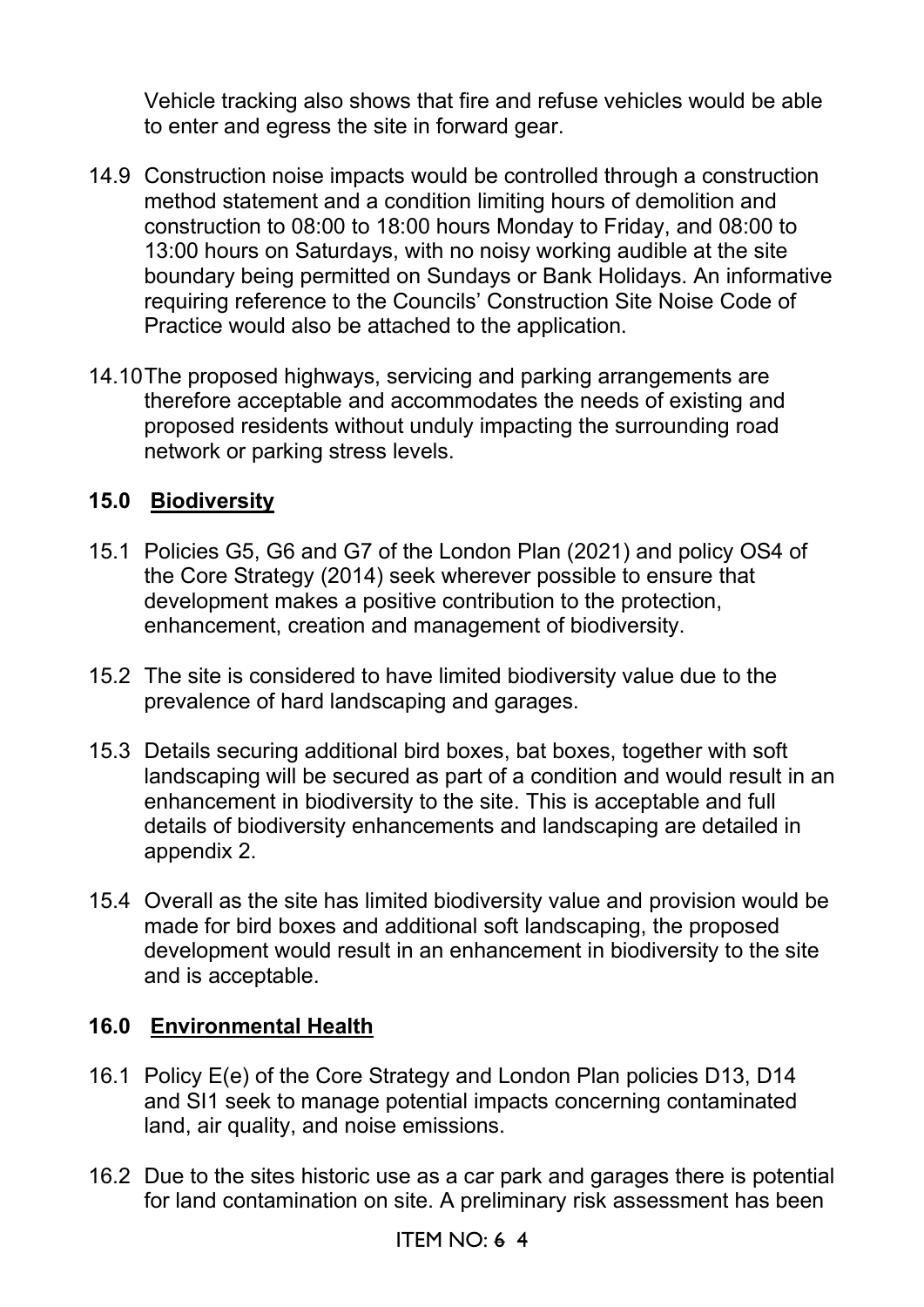carried out which indicates an overall 'moderate/low' risk of contamination. Further exploratory works, subsequent risk assessment and a ground gas monitoring programme to confirm the low risk assessment is recommended.

- 16.3 Land contamination officers have reviewed the proposal and agree with the recommendations in the submitted risk assessment. Accordingly, further investigative works together with a risk assessment and verification report would be secured by condition to ensure ground conditions are safe and appropriate mitigation measures are taken in the event that contamination is present (refer to appendix 2).
- 16.4 The proposed development does not raise any further issues with regards to air quality or noise emissions.
- 16.5 The proposed development is located in a flood risk zone of 1. The submitted flood risk assessment states that the risk of flooding from tidal/ fluvial, surface water and ground water is low. Permeable paving is also proposed which would manage surface water run off rates. The proposed development is considered to be at low risk from flooding is acceptable with regards to flood risk.
- 16.6 Based upon the information submitted the proposed development is therefore acceptable with regards to Environmental Health.

# **17.0 Sustainability**

- 17.1 The NPPF and the London Plan (2021) Policy SI2 seeks an overall reduction in carbon dioxide emissions and Royal Greenwich Policy E1 state proposals should make the fullest contribution to minimising carbon dioxide emission in accordance with the energy hierarchy.
- 17.2 Details of the proposed energy measures have not been provided by the applicant. An energy statement is therefore proposed to be secured by condition detailing the reduction in carbon emissions, use of renewable energies and other energy demand reduction technologies utilised in accordance with the London Plan Energy Hierarchy. A minimum of 35% is required by policy however the applicant will be encouraged to meet carbon neutral.
- 17.3 Given that the proposal is for 8 units this approach is acceptable and full details are provided in appendix 2.
- 17.4 Subject to the above conditions the proposal is recommended for approval with regards to sustainability policies and is acceptable.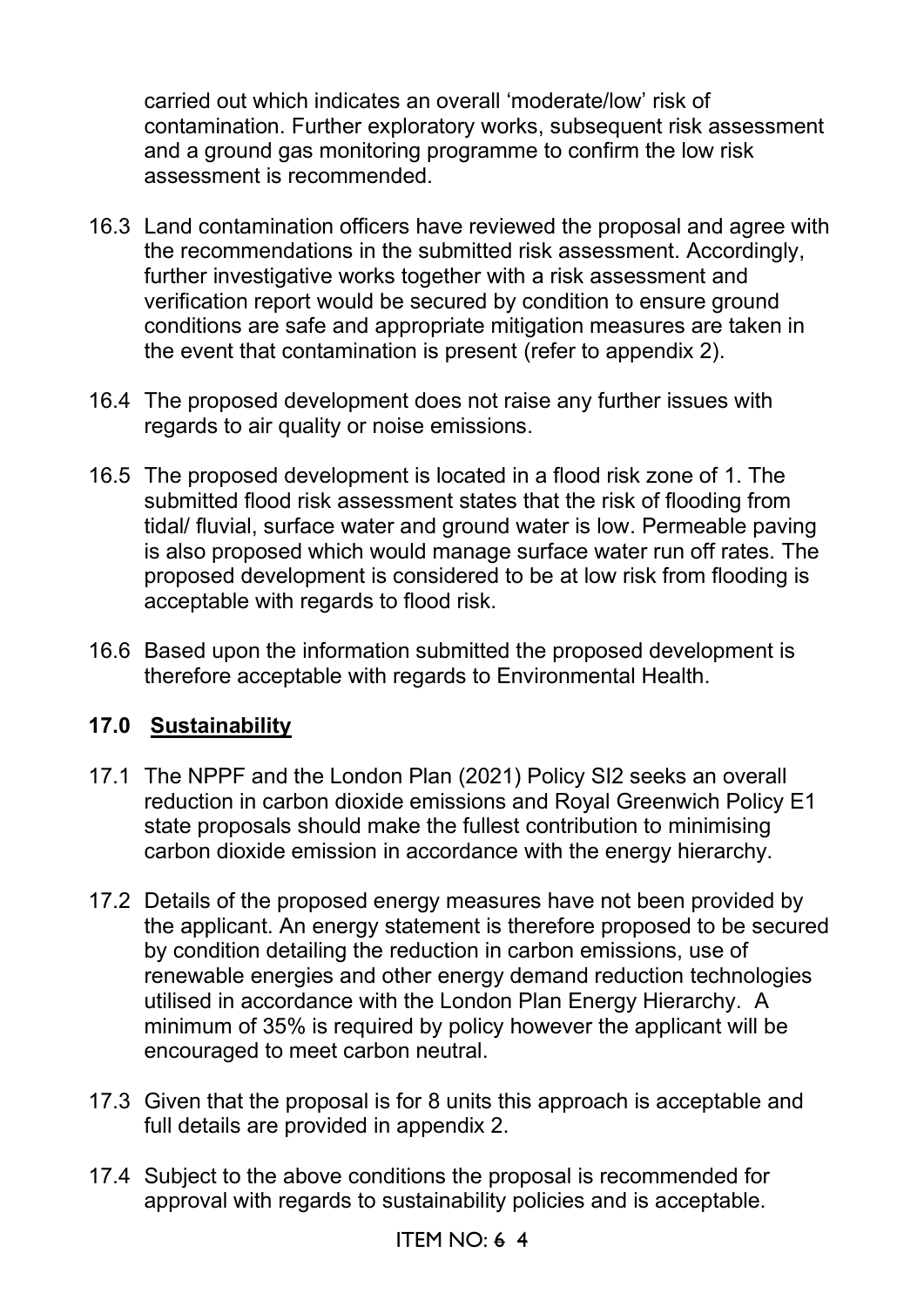# **18.0 Community Infrastructure Levy (CIL)**

- 18.1 The Mayor has introduced a London-wide Community Infrastructure Levy (CIL) to help implement the London Plan, particularly policy T9. The Mayoral CIL formally came into effect on 1st April 2015, and it will be paid on commencement of most new development in Greater London that was granted planning permission on or after that date. The Mayor's CIL2 will contribute towards the funding of Crossrail. The Mayor has arranged boroughs into three charging bands.
- 18.2 The current application is liable to this requirement however as the proposed development is for social housing would be liable for relief.

# **19.0 RBG CIL**

- 19.1 The Royal Borough adopted its Local Community Infrastructure Levy (CIL) charging schedule, infrastructure (Regulation 123) list, instalments policy and exceptional circumstances relief policy on the 25th March 2015 and came into effect in Royal Greenwich on the 6th April 2015.
- 19.2 The current application is liable to this requirement however as the proposed development is for social housing would be liable for relief.

# **20.0 Implications for Disadvantaged Groups**

- 20.1 The implications for disadvantaged groups identified below are an integral part of the consideration of the development and community benefits as set out in the report:
	- 8 residential units to be let at social rent
	- High quality design resulting in improvement to the streetscene
	- Biodiversity enhancements

# **21.0 Conclusion**

- 21.1 The proposed development has been assessed in accordance with the development plan and all other relevant guidance and would have a high standard of residential accommodation which exceeds internal spaces standards.
- 21.2 The provision of affordable housing is also welcomed and the design would enhance the character of the area and provide a positive contribution to the streetscene.

### **Background Papers**

National Planning Policy Framework (2019)

ITEM NO: 6 4